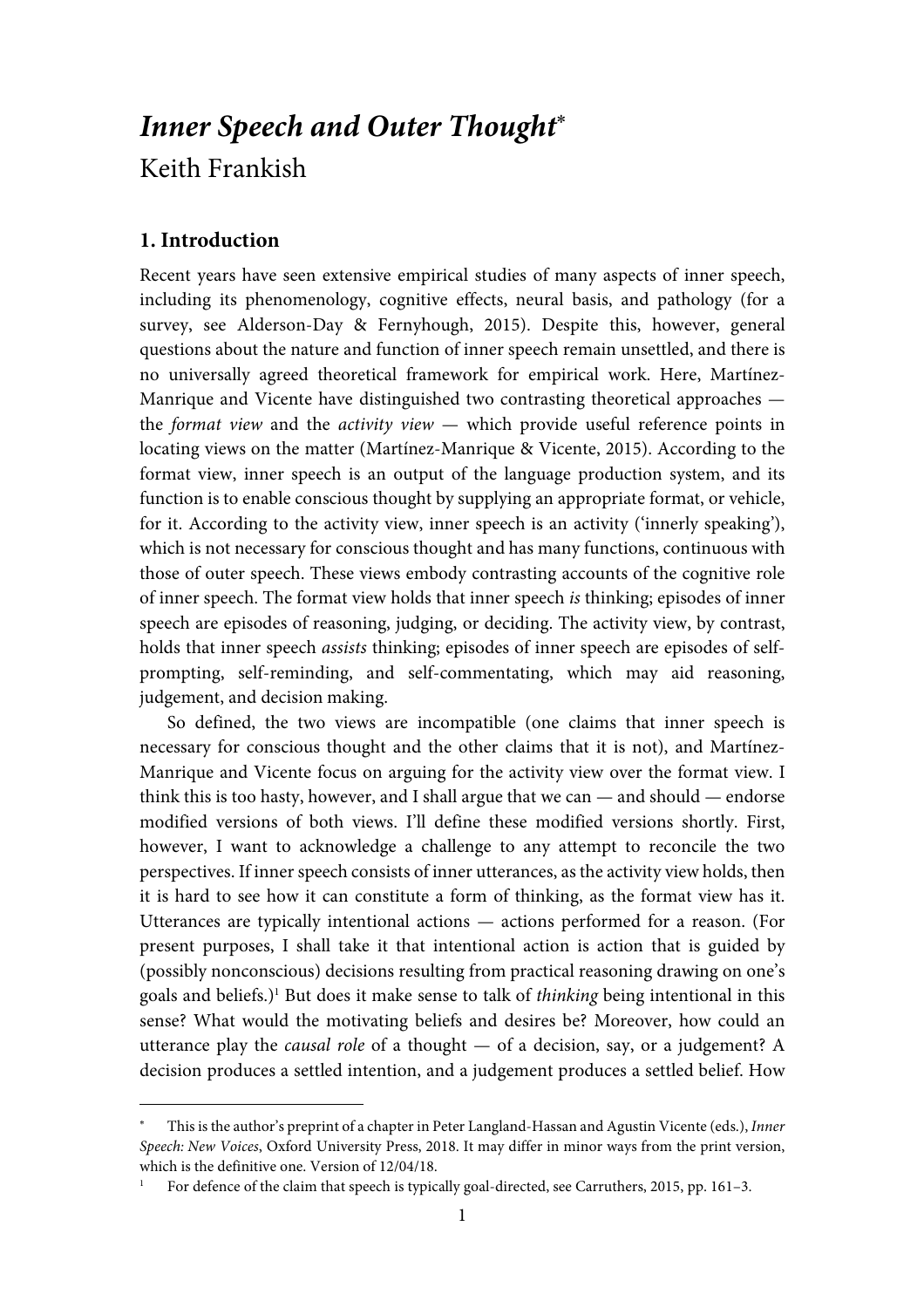could an utterance have such effects? For example, how could saying to myself, 'Interest rates will rise soon' produce in me the belief that interest rates will rise soon — a persisting mental state that plays a role in my subsequent reasoning and planning? We usually think of utterances as expressions of our mental states, not causes of them. Doesn't the view I am proposing get the causal sequence the wrong way round?

 I think there is a good response to this challenge, which I shall set out in the course of this chapter. It will involve drawing on contemporary dual-process theories of reasoning to develop a view of conscious thinking as an intentional activity, which can be conducted overtly, using outer speech. When inner speech has a cognitive function, I shall argue, it is simply an internalization of such 'outer thinking'.

 The rest of the chapter is structured as follows. Sections 2 and 3 are devoted to identifying the versions of the format and activity views to be defended and showing that they are formally compatible. Section 4 discusses how inner speech might enable conscious thought, rejecting the view that it merely makes thoughts conscious and arguing that speech-dependent thinking must be a distinct type of thinking. Section 5 introduces dual-process theory, according to which humans engage in two different types of reasoning, and section 6 argues that the core difference between the two types is that one involves intentional activity. Section 7 discusses how outer speech can implement active reasoning processes, proposing a cyclical model in which utterances serve to break down complex problems into manageable subproblems, and section 8 shows how judgements and decisions can also be linguistic acts.

#### **2. Inner speech as format**

As Martínez-Manrique and Vicente define it, the format view comprises three claims ('IS' means 'inner speech'):

- (i) the strong consciousness thesis: IS is necessary for conscious thinking;
- (ii) the format thesis: in IS we recruit a representational system because of its features as a format;
- (ii) the product thesis: IS consists in some output of the linguistic production system, typically strings of phonological representations.
- (Martínez-Manrique & Vicente, 2015, p. 1)

 Martínez-Manrique and Vicente note that (i) and (ii) are counterparts: the first says that conscious thinking requires a certain format, or vehicle, and the second that this format is supplied by inner speech. The format view does not specify what kind of vehicle is required, and it is compatible with a range of views on the matter. The third component of the view, the product thesis, is to be understood as contrasting with the claim that inner speech is an activity (Martínez-Manrique & Vicente, 2015, p. 2). The idea, I take it, is that inner speech, unlike outer speech, is not under intentional control. Martínez-Manrique and Vicente suggest that this thesis is a consequence of the previous two, which they regard as the core of the format view (2015, p. 2). Finally, Martínez-Manrique and Vicente take the format view to involve the claim that the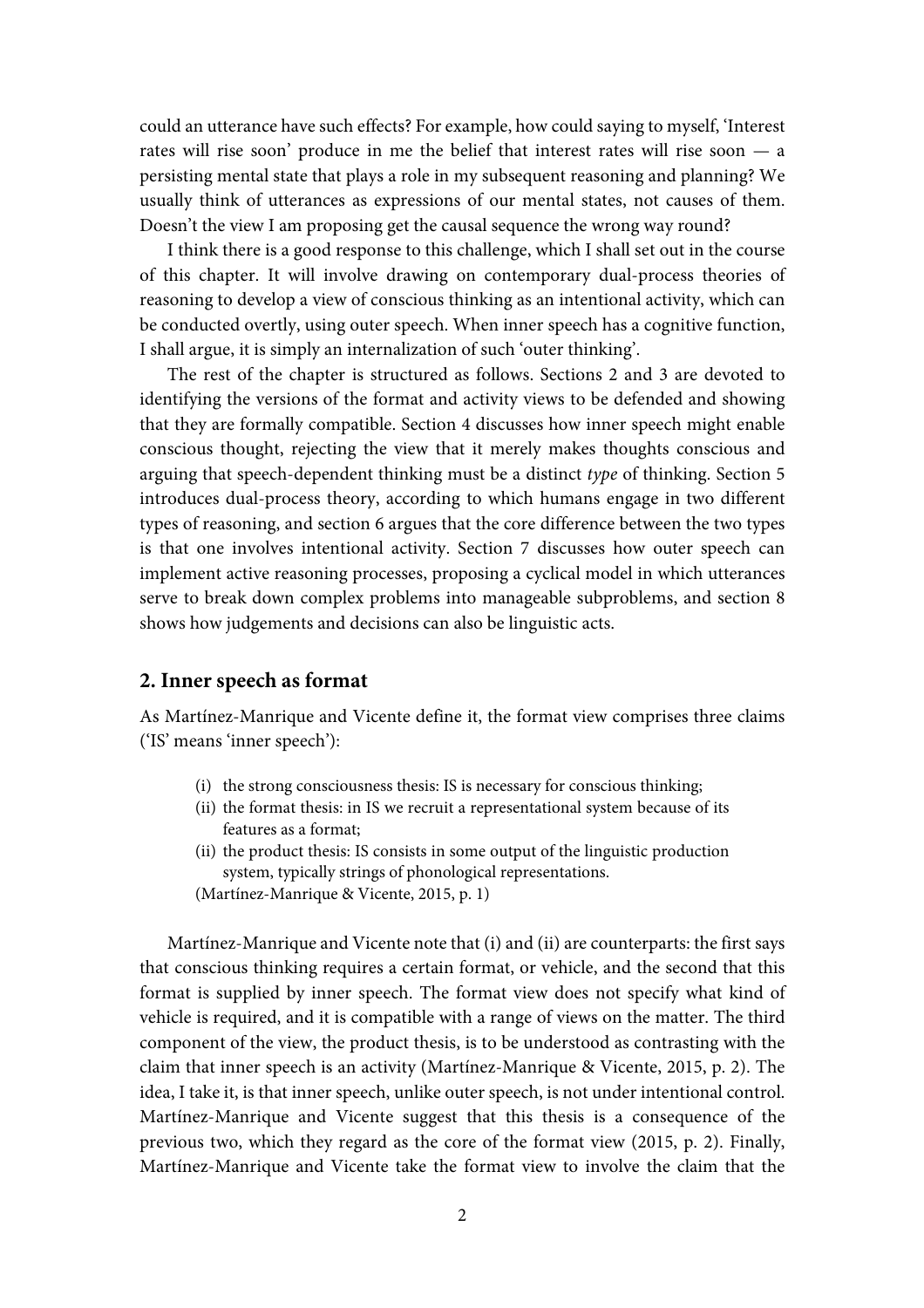proper function of inner speech is to enable conscious thinking and that any other functions it may have are derivative from this one (2015, p. 6). I'll call this the proper function thesis.

 There are reasons to endorse the format view. Conscious mental states, I assume, are known to their possessor in a direct way; we do not have to infer their existence from sensory evidence, as we infer the existence of other people's mental states. (There are different accounts of what it is for a propositional attitude to be conscious, but on most views of the matter this assumption will hold; see Carruthers, 2011, pp. 373–9.) But there is a strong case for thinking that the only mental states to which we have such direct, non-inferential access are ones that are sensory. For example, Peter Carruthers has argued that we have no special faculty of self-knowledge and that our knowledge of our own mental states is dependent on the same mental system that gives us knowledge of other peoples' minds — a system that evolved for the purposes of social cognition and has access only to sensory inputs (Carruthers, 2011). It is a consequence of this view — which Carruthers calls the Interpretive Sensory-Access (ISA) theory of selfknowledge — that we have direct access only to mental states that are sensory, or sensorily embedded, and that knowledge of our non-sensory mental states is derived by inference from sensory information (broadly construed to include sensory imagery as well as perception). Given the assumption that conscious mental states are ones to which we do have direct, non-inferential access, it follows that conscious thoughts, if they exist at all, must have a sensory vehicle, or format, of some kind — which inner speech might provide. (This view does not assume any specific view of consciousness itself, but for present purposes I shall adopt a 'global broadcast' model, on which sensory states become conscious when targeted by attention and globally broadcast to systems for memory, reasoning, motivation, and decision-making; see, e.g., Baars, 1988.)<sup>2</sup>

 This is not the place to assess the ISA theory. I appeal to it here primarily to motivate serious consideration of the format view. (For related arguments for the view that conscious thought requires a sensory format, see Jackendoff, 1996; Prinz, 2011.) I should stress, however, that Carruthers himself does not adopt the format view. He denies that episodes of inner speech have the right causal roles to qualify as thoughts and argues that (with limited exceptions) none of our thoughts are conscious (Carruthers, 2011, ch. 12). Thus, as well as motivating the format view, ISA theory poses a challenge to it. Since it is my aim to answer this challenge, I shall take the truth of ISA theory as a constraint in what follows.

 Although I think the format view is correct in spirit, I want to make some modifications to it. First, the strong consciousness thesis is too strong. I do not want to claim that inner speech is strictly necessary for conscious thinking. What is necessary, I shall argue, is a symbolic medium that is perceptually or introspectively available to the agent. I think inner speech is the dominant medium of this kind and the source of

<sup>2</sup> This model may not explain the putative phenomenal aspect of consciousness, but, as Carruthers notes, it is widely agreed that global broadcast at least coincides with consciousness (Carruthers, 2011, pp. 48–9).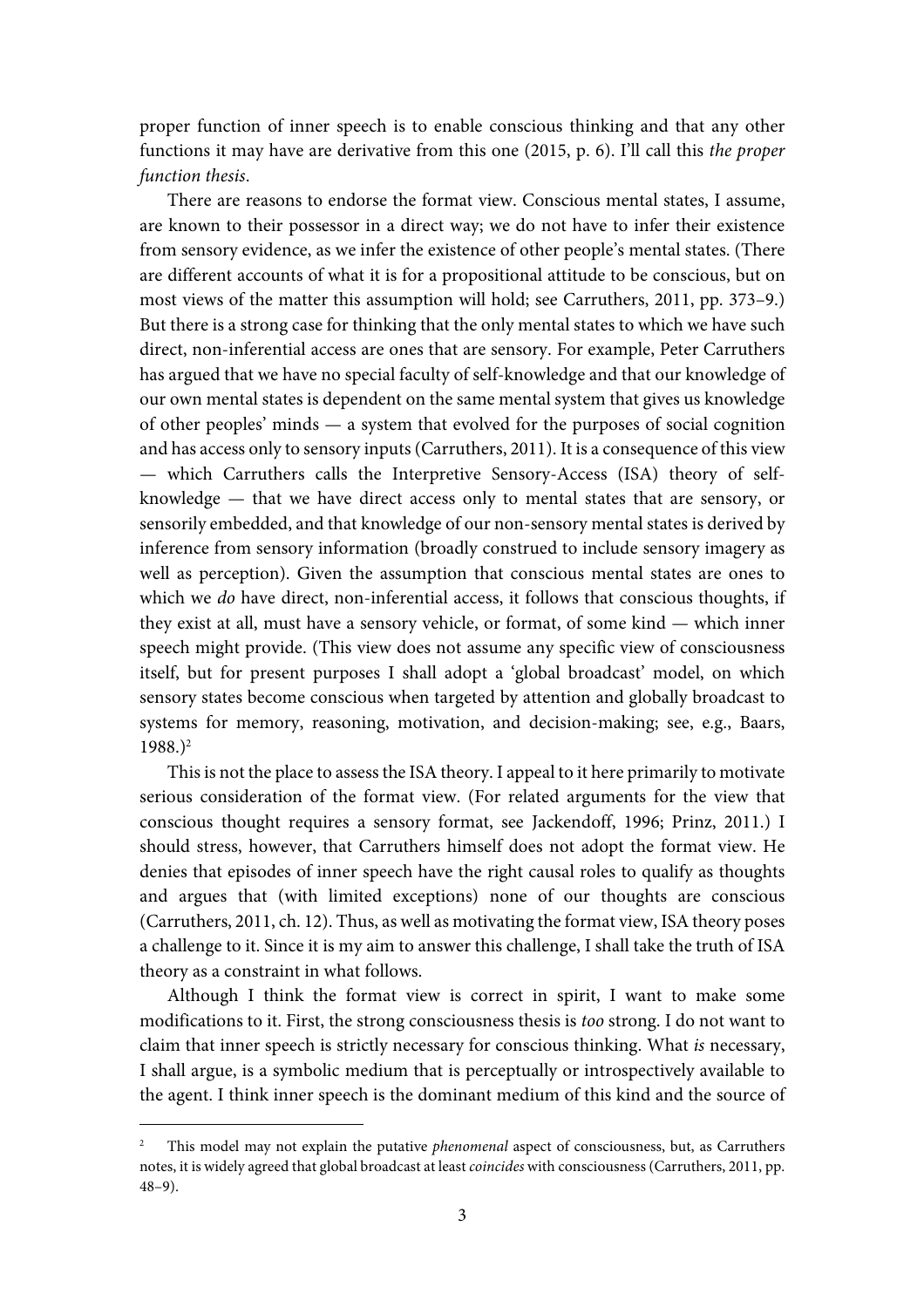the richness of conscious thinking, but other types of mental imagery could also serve, as well as external symbols, including outer speech.

 Second, I reject the product thesis. Inner speech can both supply a vehicle for conscious thinking and be an activity. To see how, we can turn again to Carruthers. Inner speech, Carruthers argues, involves the mental rehearsal of actions (Carruthers, 2006, 2011, 2015, this volume). Briefly, the idea is this. When we decide to perform an action, a copy of the efferent motor commands is used to generate a forward model of the expected sensory consequences of the action, both somatosensory and perceptual. When the action is performed, this model is compared with the actual incoming sensory data to check that things are going as expected. However, forward models can also be produced without overt action. We can initiate the commands for an action, triggering the construction of a forward model, while suppressing the movements themselves. If the resulting forward model is then targeted by attention, we imaginatively experience ourselves performing the suppressed action and perceiving its immediate consequences. Such mental rehearsal, Carruthers argues, plays an important role in planning, allowing us to try out candidate actions in imagination and assess their effects before deciding whether or not to perform them. Inner speech, Carruthers suggests, results from the mental rehearsal of utterances. When we rehearse an utterance, the forward model generated includes auditory representations of how the utterance would sound. These representations are interpreted by the language comprehension system, and if targeted by attentional mechanisms and globally broadcast, they are experienced as inner speech. The broadcast contents may then have a range of cognitive effects, just like the contents of heard speech.

 If this is right, then inner speech can be both format and activity. A mental rehearsal, like the action it rehearses, can be intentional. (Indeed, there is substantial evidence of the value of deliberately rehearsing skilled actions in imagination as practice for actually performing them; see, e.g., Driskell et al. 1994). Utterance rehearsal is no exception; in preparing for a job interview, for example, I may intentionally try out different responses to questions in imagination. And this activity might also generate sensory representations of sounds (an output of the language production system) that serve as a medium, or format, for conscious thought.<sup>3</sup> Of course, there is still a contrast between talking of inner speech as an activity and talking of it as a format. The references are to different things — in the first case to an act of mental rehearsal, in the second to something produced during the mental rehearsal (attended sensory representations). This is merely an ambiguity in the use of the term, however, akin to the familiar product/process ambiguity.

 Finally, I shall reject the proper function thesis. I do not wish to claim that supporting conscious thinking is the sole, or even primary, function of inner speech. I shall say more about this in the next section.

I

<sup>3</sup> Martínez-Manrique and Vicente acknowledge this point and concede that the product thesis is not central to the format view (Martínez-Manrique & Vicente, 2015, p. 2).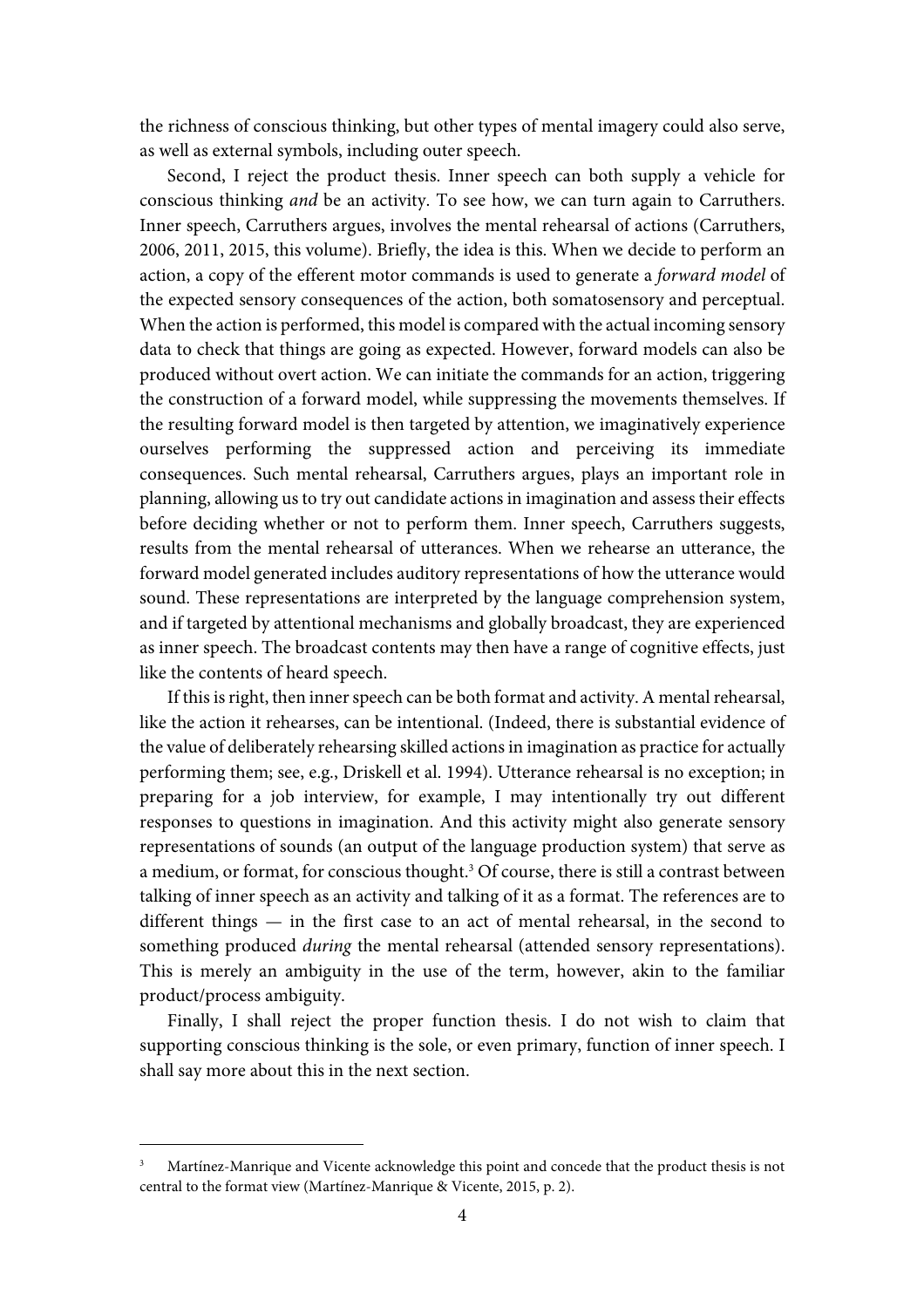These modifications yield a slimmed down, but still substantive, version of the format view, which might be summed up as follows:

 Modified format view: One of the functions of inner speech is to provide a format (representational medium) for conscious thinking.

## **3. Inner speech as activity**

The activity view, as Martínez-Manrique and Vicente conceive it, contrasts sharply with the format view. It denies both of the latter's central theses (that inner speech is necessary for conscious thinking and that we recruit it as a format for such thinking), and claims instead that inner speech is an activity, which has many functions, continuous with those of outer speech (Martínez-Manrique and Vicente, 2015, p. 7). (I'll call these the activity thesis and the continuity thesis, respectively.) Martínez-Manrique and Vicente suggest that this offers a natural way to think of inner speech, and they stress the similarities between inner and outer speech:

There seems to be no deep difference between reasons why we talk to ourselves and reasons why we talk to someone else: we talk to express ourselves, to motivate others, to evaluate events or subjects, to help people to find places, to regulate their behavior, etc. (2015, p. 8)

 As Martínez-Manrique and Vicente note, the activity view is similar to that of theorists in the Vygotskyan tradition, who see inner speech as a self-directed, internalized version of interpersonal practices of verbal instruction and regulation. Having been accustomed to hearing others guide and assist them with verbal commentary, children start to produce a similar commentary on their own behaviour, first in self-directed outer speech (private speech) and then, in more compressed form, in inner speech, which inherits the dialogic character of the interpersonal commentary it imitates. In this way, inner speech comes to play important roles in self-regulation and planning, among other things. There is good evidence to support this developmental story (e.g., Winsler, Fernyhough, & Montero, 2009; Winsler & Naglieri, 2003).

 Again, I agree with the spirit of the activity view. We have already seen that it is plausible to think of inner speech as involving acts of intentional mental rehearsal. And if inner speech is an activity, then it is also plausible to think that the uses to which we put it (the functions it has) are continuous with the uses to which we put outer speech — advising, approving, asserting, directing, encouraging, informing, persuading, promising, ordering, questioning, reciting, reminding, and so on. Anyone who claims that we use inner speech for purposes that have no continuity with the uses of outer speech faces a difficult question: How did we learn to use it in those ways? It's hard to see how it could have been through instruction or imitation. There is no mystery, however, if our habits of inner speech are modified versions of our habits of outer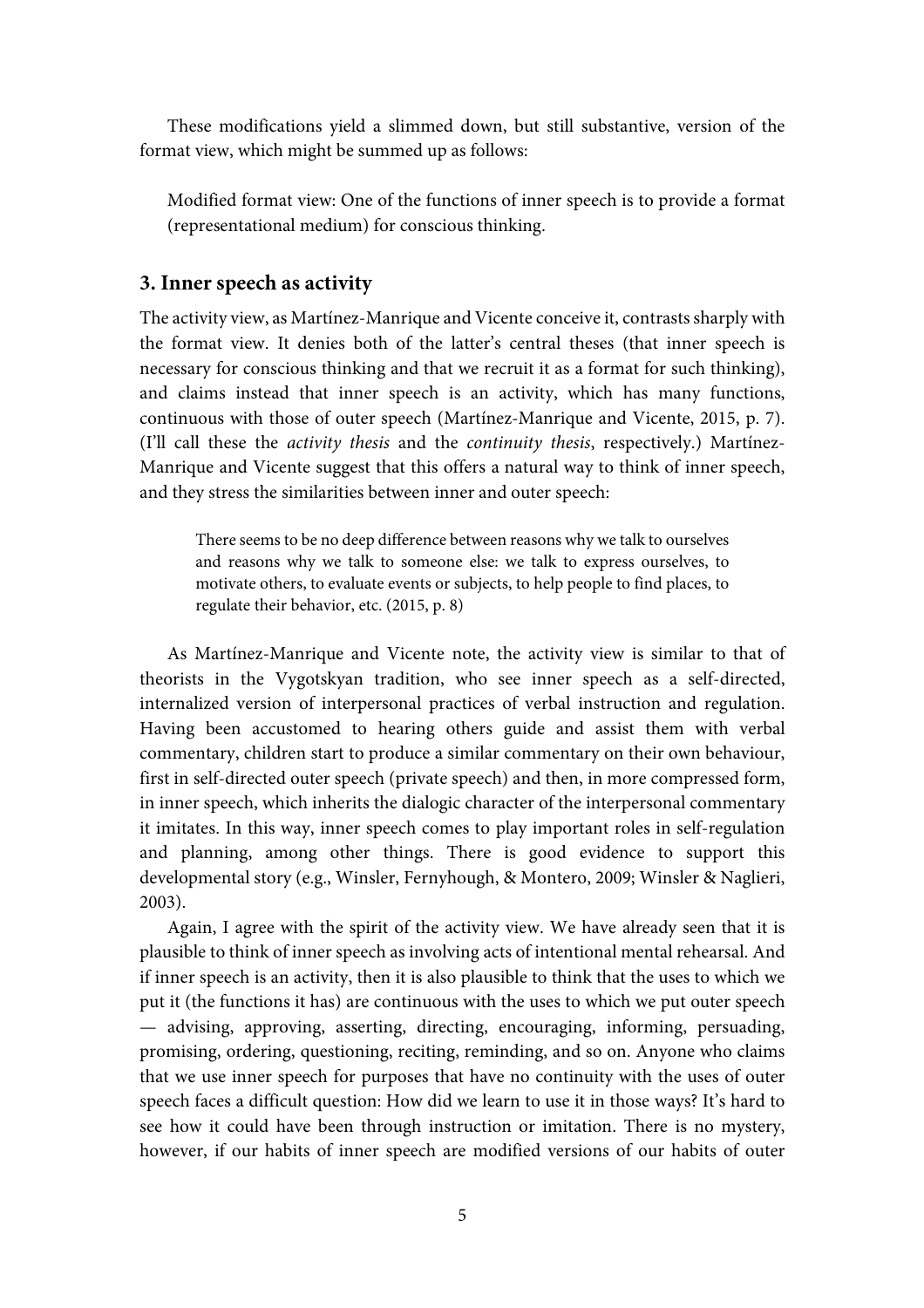speech, which we learned and practised in social contexts.<sup>4</sup> This isn't a conclusive argument, of course, and it is compatible with speech habits being transformed during the internalization process, both in form and to some extent in function, but it suggests that the burden of proof lies with anyone who thinks that inner speech does have wholly new functions.<sup>5</sup>

 So, I am in broad agreement with the activity view. As with the format view, however, I also want to make some modifications to it. First, although I think that most episodes of inner speech are intentional actions and shall be concerned only with those that are, I shall not insist that all are. Perhaps some are involuntary, like a reflex. (Certainly, there is a case for thinking that not all are experienced as active; it has been argued that auditory verbal hallucinations are misattributed episodes of inner speech, which are experienced as coming from an external source; e.g., Bentall, 1990; Frith, 1992.) Second, I shall drop the negative component of the activity view — the denial of the strong consciousness and format theses. My aim is precisely to show that the positive component of the activity view is compatible with those theses — or rather with the modified versions of them incorporated in the modified format view. This gives us the following modified version of the activity view:

 Modified activity view: Inner speech is typically an activity, which has many functions, continuous with those of outer speech.

## **4. Thinking as self-communication?**

 $\overline{a}$ 

Having sorted out the definition of the two views, I turn now to the task of showing how both can be true. We have seen that it is not incoherent to claim both that inner speech is an activity and that it provides a representational format for conscious thinking. But that is the easy bit. It is another matter to show how the format provided by inner speech could actually be used for conscious thinking — that is, how acts of innerly speaking could play the role of thoughts. (This is the challenge mentioned in the introduction.) Moreover, we also need to show how inner utterances could play that role if the continuity thesis is true.

 To begin with, we need to be clearer about what conscious thinking is and how inner speech might enable us to engage in it. One possibility is that inner speech enables us to

<sup>4</sup> Deniers of the continuity thesis may reply that the question I pose for them is just a version of a more general question that everyone must address — namely, how did we learn to think consciously? This may be true, but it does nothing to weaken the case for the continuity thesis. For, when combined with the modified format view and developed in the way I shall propose, the continuity thesis offers an answer to precisely that question. (Thanks to Peter Langland-Hassan for raising this point.)

<sup>5</sup> Peter Langland-Hassan has pointed out that there is also a certain burden of proof on defenders of the continuity thesis. Outer speech usually presupposes a hearer with different beliefs and desires, who needs to be informed, persuaded, and so on, so defenders of the continuity thesis must explain why we should need to speak to ourselves. An answer to this challenge will be developed in the rest of this chapter. In essence, I shall argue that conscious thought constitutes a distinct level of mentality which operates through mechanisms of self-questioning and self-prompting and whose relation to the nonconscious mind has a dialogic character.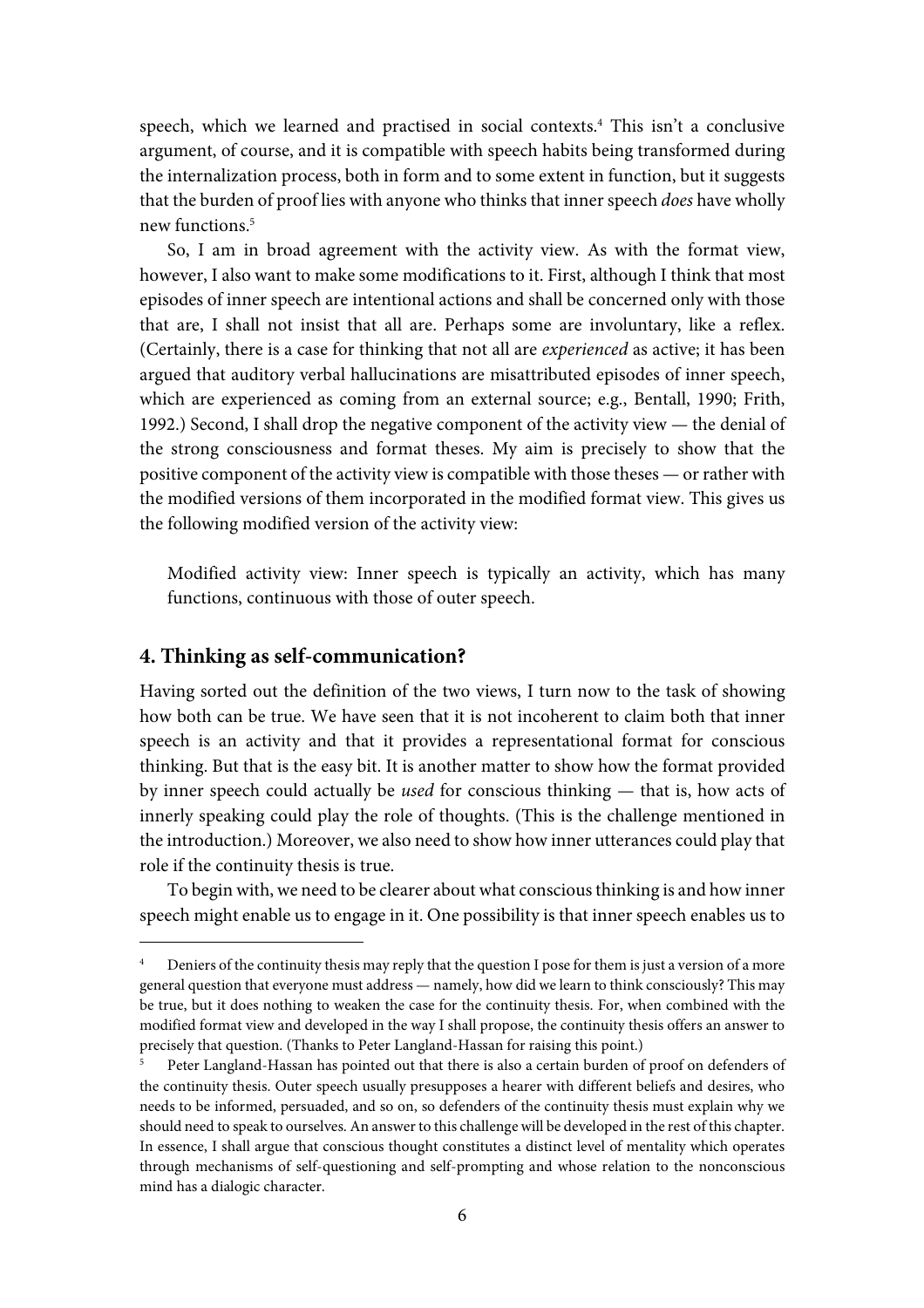bring pre-existing nonconscious thoughts to consciousness: our thoughts are initially nonconscious, but by expressing a thought in inner speech we give it a sensory vehicle that can be targeted by attention and globally broadcast, thereby rendering it conscious.<sup>6</sup> This process could be intentional; we might express a thought in inner speech (rehearse an utterance that expresses it) because we want to make it conscious — to reflect on it, mull it over, give it more consideration. (This needn't require a sophisticated understanding of the different roles of conscious and nonconscious mental states, just a general sense that we can learn more about our thoughts by making them conscious.) Of course, we are not aware of having desires of this kind, but that is to be expected; the desires that cause our thoughts to become conscious would not themselves be conscious ones. Moreover, this suggestion is compatible with the continuity thesis. In making a thought conscious, we are communicating the thought to ourselves (our conscious selves), just as we might communicate it to someone else. (It may be objected that in order to decide to communicate a belief, one must already believe that one has it, and if one already believes that one has it, then one does not need to communicate it to oneself. But there is no reason to think that the act of communicating a belief is guided by a higher-order belief in this way. It is generally agreed that speech production starts with a belief, whose content is the message to be communicated (e.g., Levelt, 1989). One simply has the belief, wants to communicate it, and decides to do so.)

 Perhaps some episodes of inner speech do serve as self-communications. However, this is not sufficient to vindicate the modified format view. For self-communications do not have the defining features of conscious thoughts. There are two points to make. First, self-communications do not give us the direct access to our thoughts that is characteristic of consciousness. On the view proposed, it is auditory images of utterances that are conscious, not thoughts themselves, and these images need to be interpreted, just as heard utterances do. As Carruthers stresses, this process may involve, not only decoding the utterance's semantic content, but also theorizing about the intentions behind the utterance — in order, for example, to resolve ambiguities, recover pragmatic aspects of meaning, and work out what attitude is being expressed (Carruthers, 2011, pp. 86–96). Of course, the interpretation process will usually be swift and nonconscious, and there may be many contextual clues available to help it, but (assuming the ISA theory is true) it is always required. Second, acts of selfcommunication do not play the causal roles of thoughts. Judging that p results in my forming the belief that p, but self-communicating the thought that p does not (I already have the belief). Similarly, employing a thought in reasoning results in my drawing some inference from its content, but self-communicating the thought doesn't. Rather, its main effect is to make me aware that I have the thought — to produce a higher-order belief. Self-communication facilitates self-knowledge rather than first-order reasoning.

<sup>6</sup> This is how Martínez-Manrique and Vicente understand the format view. As they put it, 'Defenders of the format view hold that by producing strings of phonological representations we bring thoughtcontents to consciousness' (Martínez-Manrique and Vicente, 2015, p. 4).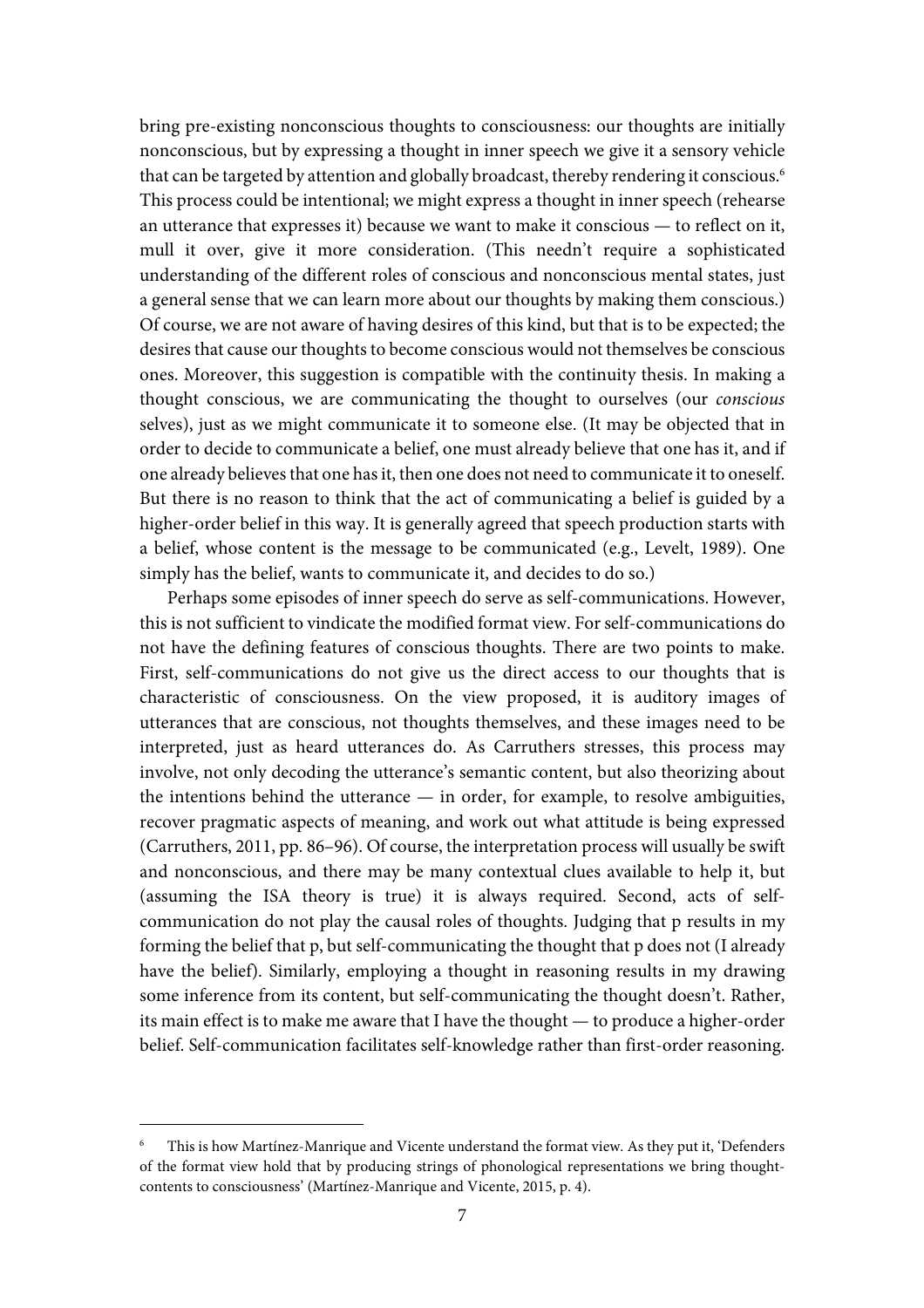This may be a useful cognitive role for inner speech, but it is an ancillary role, not the role of thought itself.<sup>7</sup>

 Thus, if inner speech does enable conscious thought, it must do more than act as a channel of self-communication. Rather than just enabling thoughts to become conscious, it must enable a distinctive kind of thought, which is conscious. It must make conscious thought, rather than just making thought conscious. (In other words, it must provide a vehicle for first-order reasoning —reasoning about things other than the thoughts it putatively expresses.)<sup>8</sup> And if the activity view is true, this kind of thinking must be an activity, which can be, and initially is, performed overtly, in outer speech. There is, in fact, a strong, independent case for the view that humans exhibit a kind of thinking of just this type. I turn to this now.

#### **5. Thinking as dual**

 $\overline{a}$ 

Since the 1970s many psychologists studying reasoning, decision making, and other higher cognitive functions have proposed 'dual-process' theories, according to which two qualitatively different processes, or types of processing, compete for control of behaviour (for surveys, see Evans, 2011; Frankish & Evans, 2009; Frankish, 2010; Kahneman, 2011). The theories differ in detail but show considerable overlap. Typically, they distinguish one kind of processing (Type 1), which is fast, automatic, and nonconscious, and another type (Type 2), which is slow, controlled, and conscious. Type 1 processing has also been variously described as low-effort, high-capacity, parallel, contextualized, associative, biased, undemanding of working memory, shaped by biology and personal experience, and independent of cognitive capacity, while Type 2 processing has been described as effortful, low-capacity, serial, decontextualized, rulegoverned, normative, demanding of working memory, shaped by culture and tuition, and correlated with individual cognitive capacity.<sup>9</sup> There are different accounts of the relation between the two forms of processing. A popular view is that Type 1 processing controls behaviour by default, generating rapid intuitive responses, and that Type 2 processing is activated only if circumstances require it (for example, if the subject feels

<sup>7</sup> Martínez-Manrique and Vicente make the same point:

converting a propositional content into an object one can "look at" only enables subjects to know what they are thinking, not to think those thoughts consciously. Instead of making them aware of a certain propositional content  $p$ , and so to consciously believe or judge that  $p$ , this mechanism makes them aware that they are thinking that propositional content, i.e., that they are believing or judging that  $p$ . Objectifying seems to give the subject metarepresentation, but not ground-level conscious thinking. (Martínez-Manrique and Vicente, 2015, p. 4)

<sup>8</sup> Thanks to Peter Langland-Hassan for suggesting this way of putting it.

<sup>9</sup> Some theorists suggest that the two types of processing are supported by different mental systems or suites of systems, 'System 1' and 'System 2' (e.g., Evans & Over, 1996; Sloman, 1996; Stanovich, 1999, 2004). It is sometimes claimed that System 1 is evolutionarily ancient and largely shared with non-human animals, whereas System 2 is late-evolving and distinctively human (e.g., Stanovich, 2004).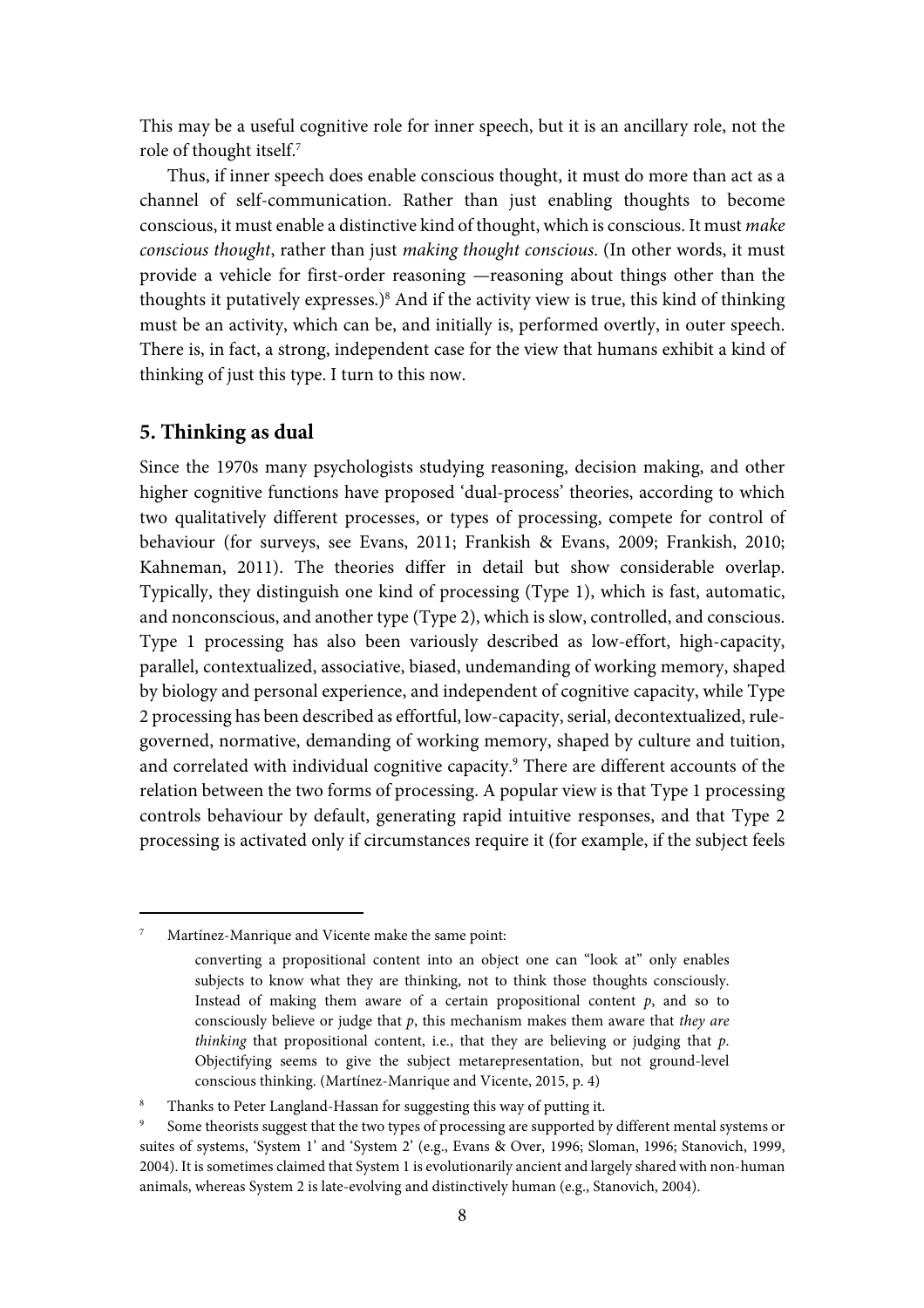low confidence in the intuitive response), when it provides a more reflective response which may override the intuitive one (e.g., Evans, 2006; Kahneman, 2011).

 In outline at least, a dual-process view is well supported by experimental data from reasoning tasks. The hypothesis that behavioural control shifts between two qualitatively different processes neatly explains the effects of various experimental manipulations and the correlations observed between response patterns and individual differences in cognitive ability (for summaries, see the surveys cited earlier). For example, in syllogistic reasoning tasks, people have a tendency to endorse believable conclusions ('belief bias') instead of following instructions to assess logical validity, and this tendency can be increased or reduced by experimental manipulations (time pressure increases it, whereas strong explicit instructions reduce it; Evans & Curtis-Holmes, 2005; Evans et al., 1994).

 Nevertheless, dual-process theories have attracted criticism (Keren & Schul, 2009; Kruglanski & Gigerenzer, 2011; Osman, 2004). They are often interpreted (and have sometimes been presented) as making implausibly strong claims, among them that the features ascribed to each process are all essential ones, that each type of processing is supported by a single neural system, and that cognitive biases are always the result of Type 1 processes. In recent years, dual-process theorists have responded by repudiating such strong claims and seeking to define a pared-down form of dual-process theory, which identifies the core difference between the two types of processing and allows for much more variation within each category (e.g., Evans, 2012; Evans and Stanovich, 2013). Evans identifies the core distinguishing feature as use of working memory understood as a central, limited-capacity, attention-controlled memory store (Baddeley, 2007). Type 1 processes bypass working memory, whereas Type 2 processes load on it. As Evans notes, this explains the clusters of properties typically associated with each type of process. Processes that load on working memory will be serial, and they will typically be slower and of lower capacity than ones that do not, and display higher individual variability. (There is strong evidence that working memory capacity is correlated with measures of fluid intelligence; e.g., Colom et al., 2004; Kane et al., 2005.) Moreover, since attention is required to hold items in working memory, reasoning processes that use it will be relatively effortful and controlled in comparison to ones that do not, and the states involved will be globally broadcast and thus conscious (see Carruthers, 2015, pp. 82–8).

#### **6. Type 2 thinking as activity**

I

I am sympathetic to this pared-down dual-process approach, but I don't think it gets right to the heart of the matter. The fundamental difference between Type 1 and Type 2 reasoning, I suggest, is that the latter involves intentional action. I have made the case for this in earlier work, so I shall be brief here (see Frankish, 1998, 2004, 2009).<sup>10</sup>

<sup>10</sup> For a similar construal of dual-process theory, see Carruthers 2006, 2009, 2015 — the last of which presents an impressively detailed case for an action-based view of reflective thought.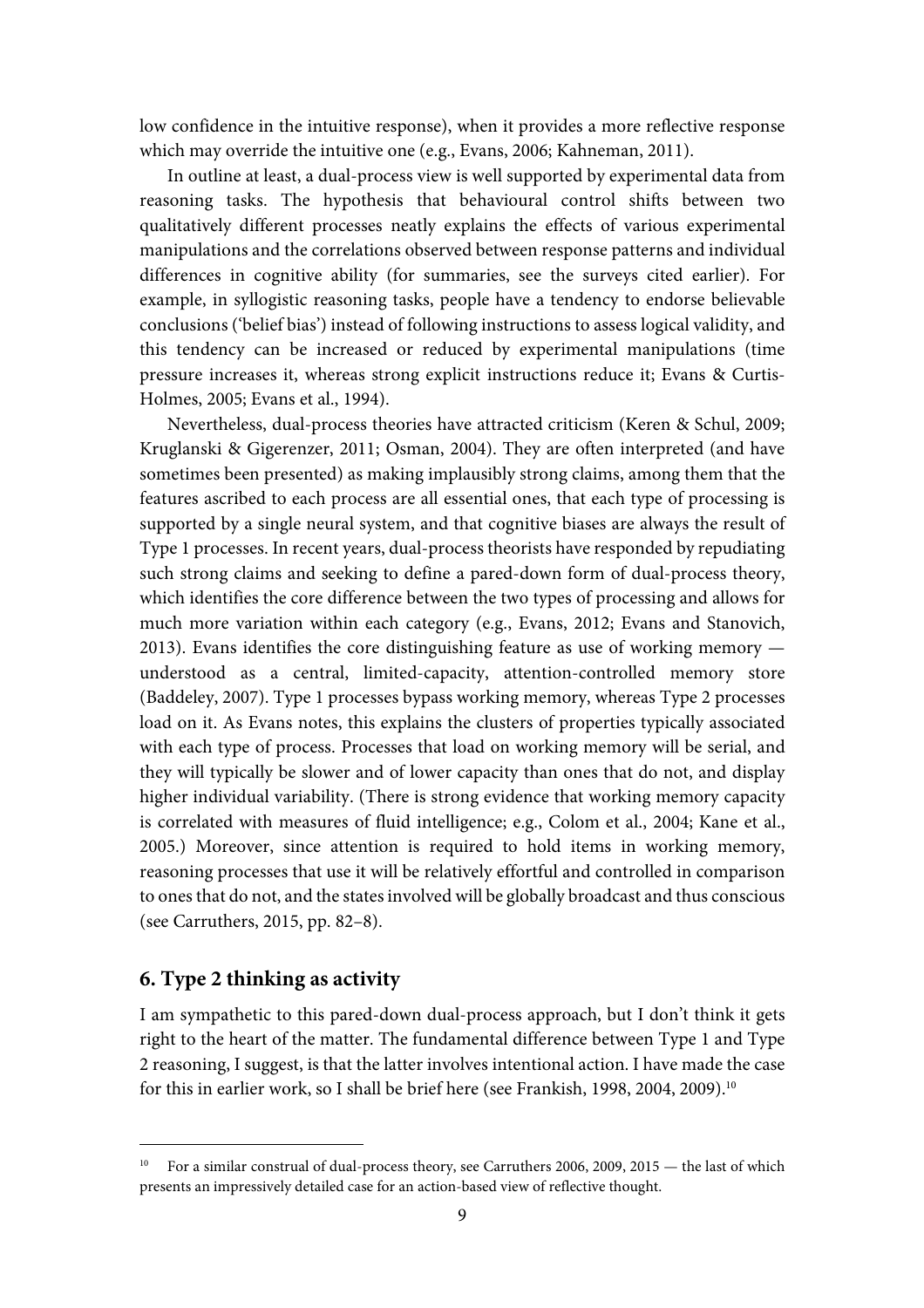Most of our behaviour is spontaneous; we act without prior conscious thought. Think of driving, playing a sport, or holding a relaxed conversation. The behaviour involved is intelligent, guided by our knowledge, directed to our goals, and continually sensitive to incoming perceptual information, and complex information processing must be involved in selecting the right responses — when to brake, which shot to play, how to answer a question. However, this processing does not involve any activity on our part. We do not do anything in order to work out how to respond; all we do is press the brake, play the shot, answer the question. The reasoning processes involved in selecting the response are, I shall say, autonomous ones, in the sense that they are not under intentional control. It is true that we sometimes talk as if our spontaneous actions were the product of prior activity on our part. We say, for example, that we braked because we realized that the driver in front was slowing down. But this seems to be post hoc explanation or rationalization. (It may be objected that we should not assume that a process is not intentional just because it is not conscious. The range of intentional actions may be wider than we suppose, and may include mental actions, such as the control of attention (Carruthers, 2015). I agree, but there is a strong presumption that the processes that initiate spontaneous action are not themselves actions. They do not involve bodily movement or its motor precursors, and they could not all be intentional, under pain of regress.)

 Yet there is also such a thing as deliberate, intentionally controlled reasoning. Think, for example, of doing complex arithmetic. If I am presented with a problem in long division, the answer does not come to me spontaneously. Rather, I have to work it out, by performing an explicit calculation. I take a pen, write down the figures in a certain format, and do various simpler calculations (whose answers do come to me spontaneously), adding further figures at each stage, until I complete the procedure and finally read off a sequence of figures as the answer. The actions collectively implement a procedure for solving the problem. I'll call this intentional reasoning, and I want to highlight some of its features.

 First, the actions involved (writing the various figures) are intentional ones, which have belief-desire explanations. I decide to perform each step because I want to solve the overall problem and believe that the step is part of a procedure for solving it.

 Second, the procedure involves episodes of autonomous reasoning. At each step, I must interpret the symbols I have written as posing various subproblems (given the truth of the ISA theory, the intended meaning of the symbols is not transparent to me), solve those subproblems, and decide which symbols to write next and where. And these processes will typically be autonomous ones, issuing in spontaneous behaviour. For example, if I need to subtract 9 from 17, I will just 'see' that the answer is 8. (Or, If I do need to do some intentional reasoning in order to solve a subproblem, in the form of marginal calculations, then the processes that guide and support this reasoning will be autonomous.) Thus, intentional reasoning is not wholly intentional, but guided and mediated by autonomous reasoning. Indeed, the purpose of the actions involved is, I suggest, precisely to break down the initial problem into simpler subproblems that can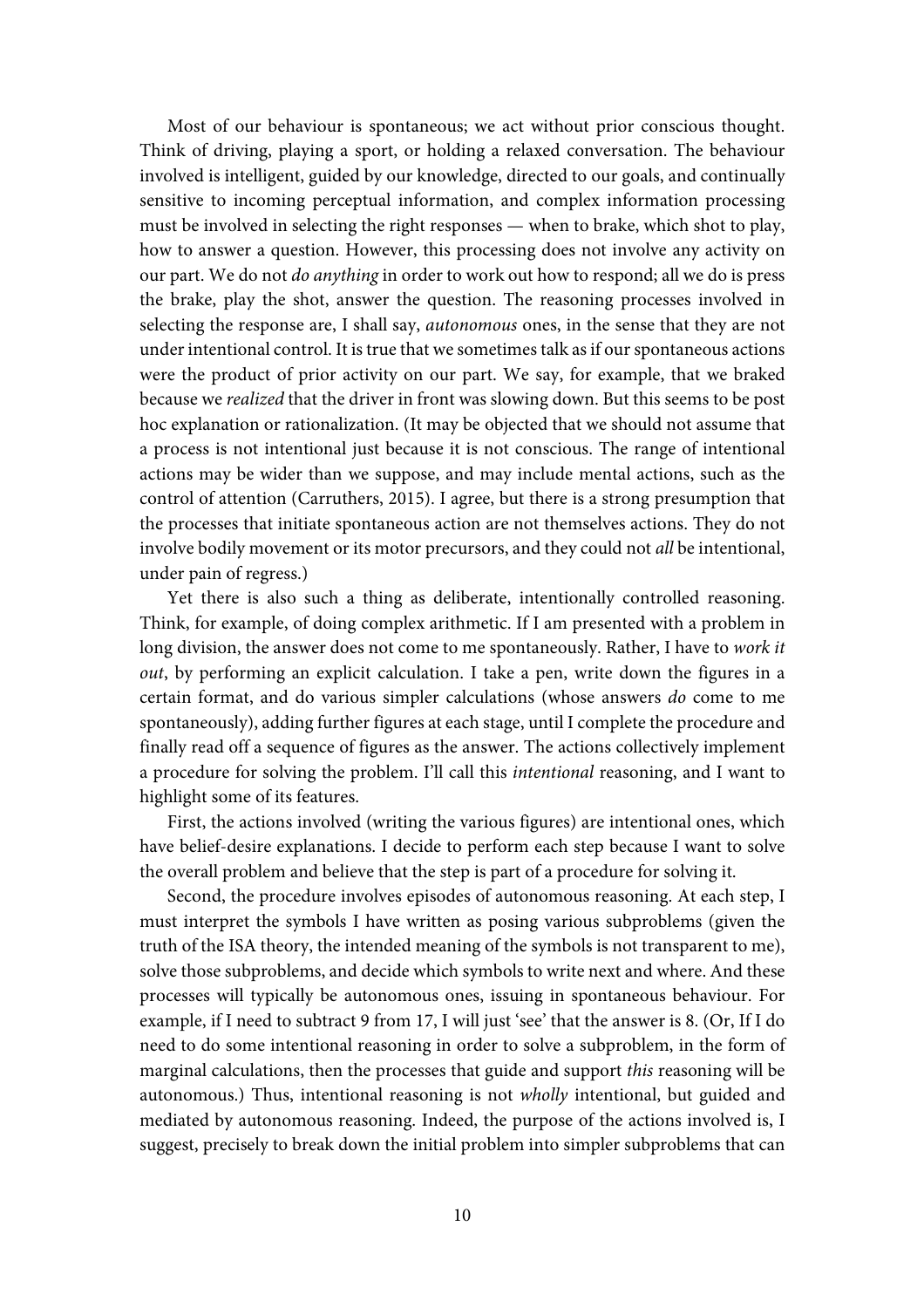be solved by autonomous processes. Intentional reasoning is a sort of deliberative mastication (chewing it over, as we say).

 Third, my example of intentional reasoning involved the creation and manipulation of external symbols, but this is not essential to intentional reasoning. We can work things out 'in our heads', using visual or auditory images of the relevant symbols, held in working memory. Our working memory capacity is not sufficient to enable us to do long division in our heads, but we can tally a list of figures in this way, articulating the running total in inner speech. We may also be able to use other mental imagery in intentional reasoning, deliberately conjuring up images of objects and scenes as a way of helping us to evaluate different options (Carruthers, 2015, p. 159). (I assume here that we can actively form and manipulate mental imagery. We have already seen how some imagery may be formed and sustained by the mental rehearsal of action, and it is plausible to think that other forms of imagery can be actively generated, too, by intentionally directing attention; Carruthers, 2015, ch. 6.)

 Fourth, the long division example involves executing a formal procedure for solving the problem, but not all intentional reasoning is like this. As I shall illustrate in the next section, we can employ informal, content-based procedures in intentional reasoning.

 Now, my proposal is that it is the distinction between autonomous and intentional reasoning that lies at the core of dual-process theories. Type 1 processes are autonomous, whereas Type 2 processes are intentional. (Again, 'intentional' here means 'involving intentional action', not 'wholly intentional'. Intentional processes have autonomous processes as parts.) In effect, this proposal takes the property of being controlled as the defining feature of Type 2 reasoning, specifying the relevant form of control as intentional.

 This proposal coincides closely with Evans's definition in terms of the use of working memory. For, at least when internalized, intentional reasoning involves forming, sustaining, and manipulating mental imagery, and will thus load heavily on working memory.<sup>11</sup> The proposal therefore explains all the features of Type 2 processing that the working memory proposal does — its seriality, relative slowness, lower capacity, effortfulness, individual variability, and the fact that it is, at least in part, conscious. Autonomous processes, on the other hand, do not require working memory and display a contrasting profile.<sup>12</sup>

 Moreover, the proposal explains another feature of Type 2 processing that is not explained by the working memory proposal alone — namely, that Type 2 reasoning

 $11$  When external symbols are employed, however, intentional reasoning could in principle be done without use of working memory. Think of a bookkeeper doing routine calculations in a ledger. For short spells at least, they might work without attending to what they are doing, just as we can drive or read aloud without attention. Such unattended intentional reasoning might make little or no use of working memory and possess some of the features typically assigned to Type 1 processes, such as being fast and nonconscious.

<sup>&</sup>lt;sup>12</sup> Might there not be a type of reasoning that loads on working memory but is not intentional  $-$  giving a triple-process theory? Nothing I have said rules out that possibility, but it is for the triple-process theorist to make that case that the data cannot be explained on the proposed dual-process approach. For a powerful case for the view that all reflective thinking is active, see Carruthers, 2015.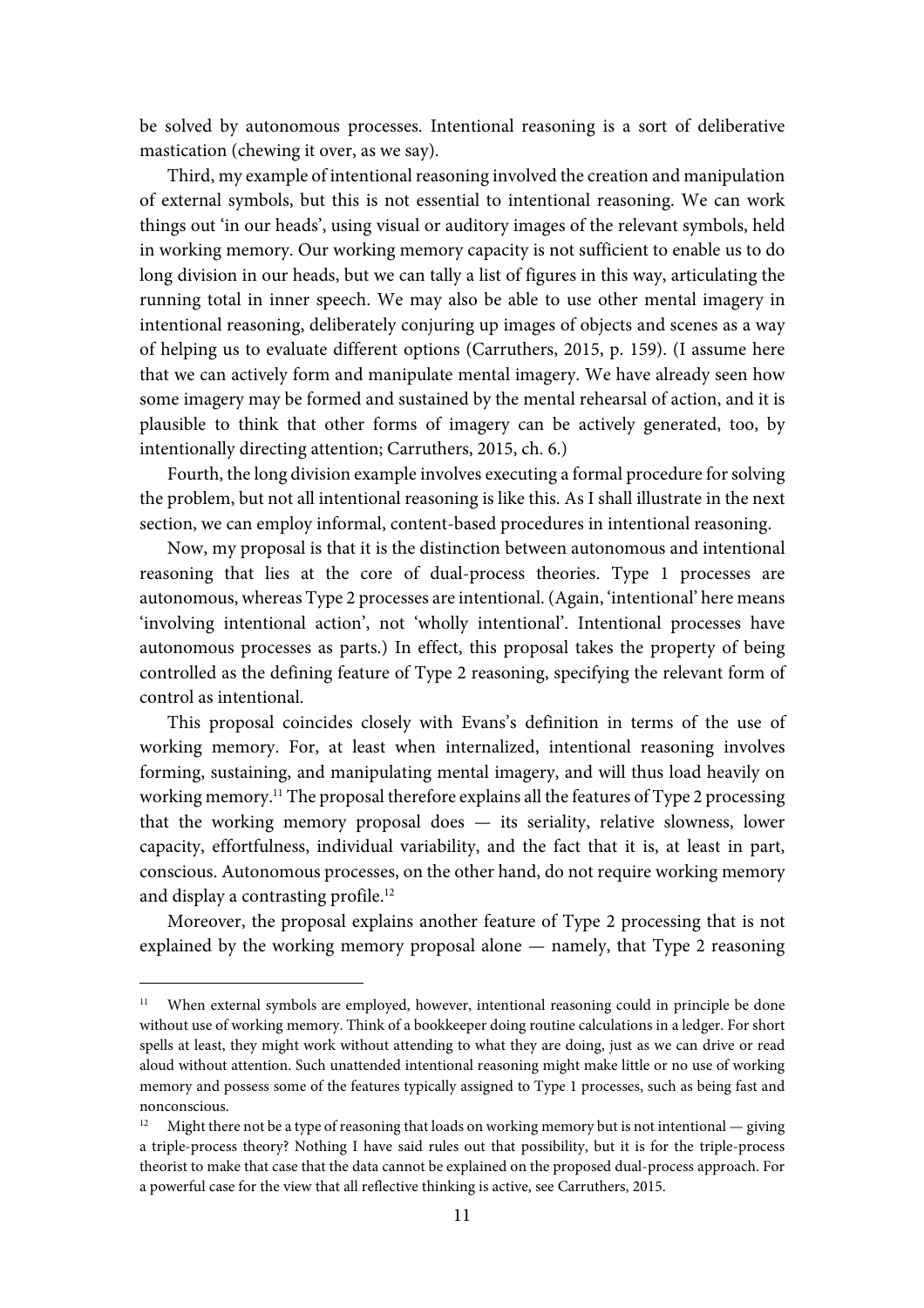processes are malleable, capable of being shaped by imitation, tuition, and culture. As Carruthers has emphasized, this is exactly what we should expect if Type 2 reasoning is an activity, since our behaviour is malleable in just this way. We can learn new skills and regulate our activities in line with normative beliefs about how they ought to be conducted (Carruthers, 2009). This further explains why Type 2 processes are often the source of normative responding on reasoning tasks. Such responding typically involves following explicit task instructions or adhering to known normative standards, which we can constrain ourselves to do if we reason intentionally. (Of course, it does not follow that intentional reasoning will always yield the normatively correct result; people can acquire bad habits of reasoning and misunderstand or misapply instructions.)

 On this view, then, dual-process theories assume a different aspect. The two kinds of reasoning are not supported by distinct neural systems, since all the resources that are available for autonomous, Type 1 reasoning can also be involved in supporting intentional, Type 2 reasoning. The latter involves harnessing Type 1 processes, together with working memory and motor systems, in the service of extended conscious problem-solving activities. We might think of the distinction as one of levels of organization: Type 2 reasoning forms a sort of 'virtual' system, realized in a range of neural sub-systems, and programmed with culturally transmitted skills and knowledge.<sup>13</sup>

 The upshot of this is that there are strong grounds for regarding conscious reasoning as an activity, in which we produce and manipulate perceptually available symbols, or images of them. From this perspective, the format and activity views are not only compatible but complementary: natural language supplies a rich and flexible representational medium which can be used in active, conscious thinking, first overtly in private outer speech and then covertly in inner speech. (I shall suggest in the next section that this kind of private speech is itself an adaptation of a certain sort of social speech.) The use of inner speech for conscious thought is thus continuous with a use of outer speech, in line with the continuity thesis.

## **7. Speaking as thinking**

 $\overline{a}$ 

Let us look at how speech can be used in intentional reasoning. I described such reasoning as deliberative mastication: the actions involved serve to decompose a complex problem into subproblems that can be solved by autonomous processes. The long division example illustrates this. Doing long division involves creating, manipulating, and responding to an external symbolic environment. We begin by writing out the figures in a certain format. We perceive the symbols and their arrangement, and autonomous processes interpret them as posing a simpler division problem, drawing both on general arithmetical knowledge and knowledge of this particular procedure. (This knowledge needn't be declarative; some of it might be

<sup>&</sup>lt;sup>13</sup> In previous work, I have used the sub-personal/personal distinction to characterize these levels: Type 1 reasoning is reasoning that is done by neural subsystems, and Type 2 reasoning is reasoning that is done by people (Frankish, 2004, 2009). For the idea of a virtual system, see Dennett, 1991.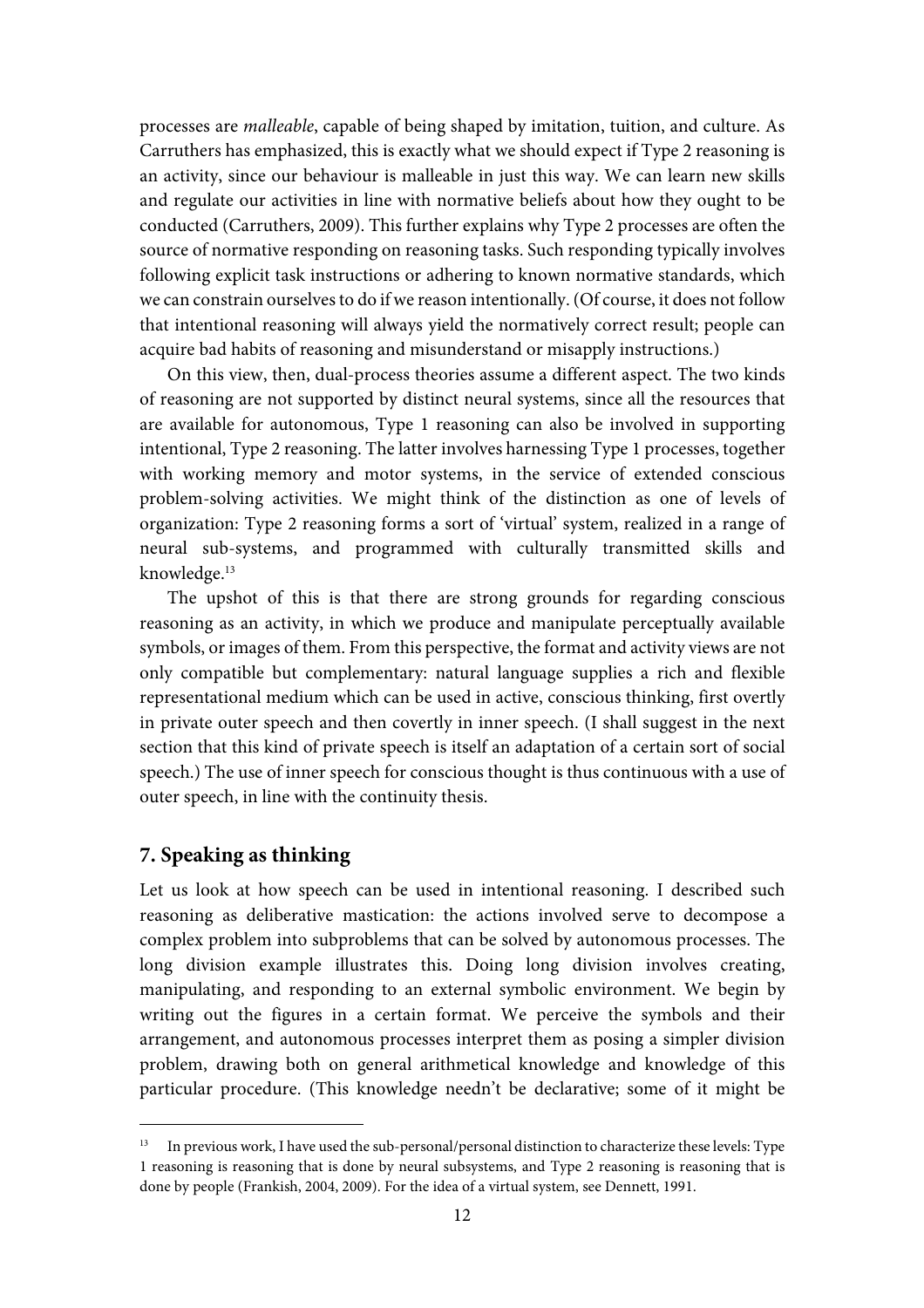procedural, embedded in automatized skills in the manipulation of symbols.) Autonomous processes then generate a belief about the solution to this subproblem and a decision to write down further symbols expressing it. We write these symbols in the appropriate place, thereby modifying our symbolic environment. The process repeats until we have created a symbolic structure that we interpret as expressing a solution to the original problem (or we give up the search for one). So the process is a cyclical one: produce symbols, perceive them, interpret them as posing a subproblem (or a solution), form beliefs about the response to this subproblem, decide to produce further symbols expressing this response, and so on. The actions involved (writing the numerals) continually restructure the symbolic environment in ways that — if the procedure is sound — move one towards an overall solution.<sup>14</sup>



Figure 1: Intentional reasoning as a cyclical process

 This model applies to speech-involving reasoning too. Most of us know some formal procedures for constructing arguments, either because we have been taught the relevant principles explicitly or because we have learned to imitate certain formal argumentative moves. Again, the process of applying these procedures has a cyclical structure: we start with a sentence, interpret it as a step in an argument, form a belief about the next step, add that sentence, and so on. Most speech-based reasoning, however, does not employ formal principles, relying instead on (autonomous, nonconscious) judgments of relevance or evidential support, or on simple associations. But it still has the same basic cyclical structure. Here is an example. Suppose I have been invited to a party with colleagues from work. I don't find myself strongly disposed to respond one way or the other, but I need to give an answer, so I engage in intentional reasoning. (If the solution won't come to me, we might say, I must go to it.) Again, I need some way of breaking

I

<sup>&</sup>lt;sup>14</sup> For extended development of the idea that conscious ('System 2') reasoning consists of cycles of mental rehearsal and nonconscious, modular processing, see Carruthers, 2006, chs.4-7.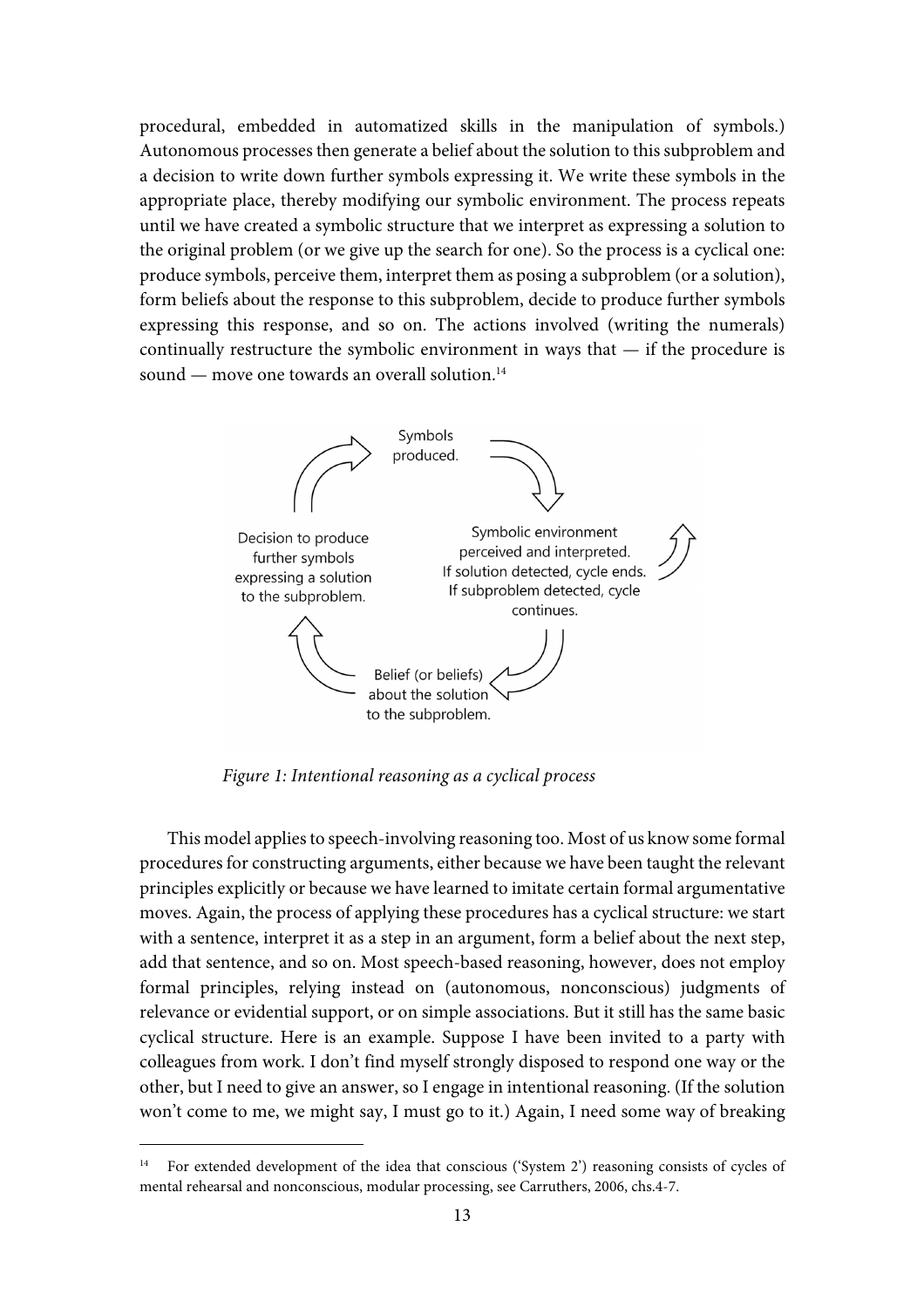down the problem. I begin by questioning myself to try to elicit an evaluative reaction or piece of relevant information, asking, 'Do I really want to go?', 'What will it be like?', or something similar. I hear my own utterance, my language comprehension system interprets it, and its content is globally broadcast to other mental subsystems. My mindreading faculty interprets me as requesting information about the party or an evaluation of it, and further automatic processes throw up the prediction, based on experience, that Henry will be there. This message is selected for expression (perhaps winning a competition among other candidate messages; see Carruthers, this volume; Dennett, 1991), and I utter the words: 'Henry will probably be there'. Again, this utterance is heard and interpreted. Though it does not have the form of a question, in the context it is interpreted as posing further subproblems: Do I want to meet Henry? What will happen when I meet him? Again, a response is selected and articulated: 'He'll want to talk about the budget cuts'. This in turn is heard and interpreted as posing the problem of whether I want to talk about the budget cuts. My affective response — let us suppose — is strongly negative, and I conclude by uttering, 'I can't face that; I won't go'.

 We might use a similar strategy in theoretical reasoning. If invited to give an opinion of a proposed economic policy, I might ask myself, 'Would that work?', prompting autonomous processes to produce an utterance articulating a likely consequence of the policy, which might then prompt a further utterance expressing a reaction to that consequence, and so on, continuing the process until I find myself inclined to express a judgement on the policy as a whole.

 These examples are formally similar to the long division one. My autonomous processes don't deliver a decision about the party or an evaluation of the economic policy, just as they don't produce the answer to a long division problem. So, I break the problems down into subproblems which my autonomous processes can solve. I immediately realize that Henry will want to talk about the budget cuts, just as I immediately see that 17 minus 9 is 8. By chaining these subproblems together in the right way, I reach a solution to the original problem.

 I suggest that this is a plausible schema for speech-involving reasoning, conducted in outer, private speech. Of course, the examples are schematic, and real-life examples will often be less explicit and less straightforward. Some of the utterances might be abbreviated or even replaced by visual imagery (instead of starting off with a question, I might try to imagine the party). The sequence of utterances might take unproductive twists and turns, run into a dead end, or just peter out. Moreover, the strategy may yield wrong or suboptimal solutions. The responses and evaluations evoked by one's utterances may be heavily influenced by associations and contextual factors that are not relevant to the problem. Good reasoners will be cautious in adopting conclusions they come to and will persist with the reflective process until they feel a high level of confidence in the result. But the activity is a hugely valuable one all the same, enabling us to tackle complex and unfamiliar problems which do not evoke immediate, intuitive responses.

 It is not hard to see how we might learn to engage in deliberative activity like this. For it involves questioning and prompting ourselves, and we do a similar thing in social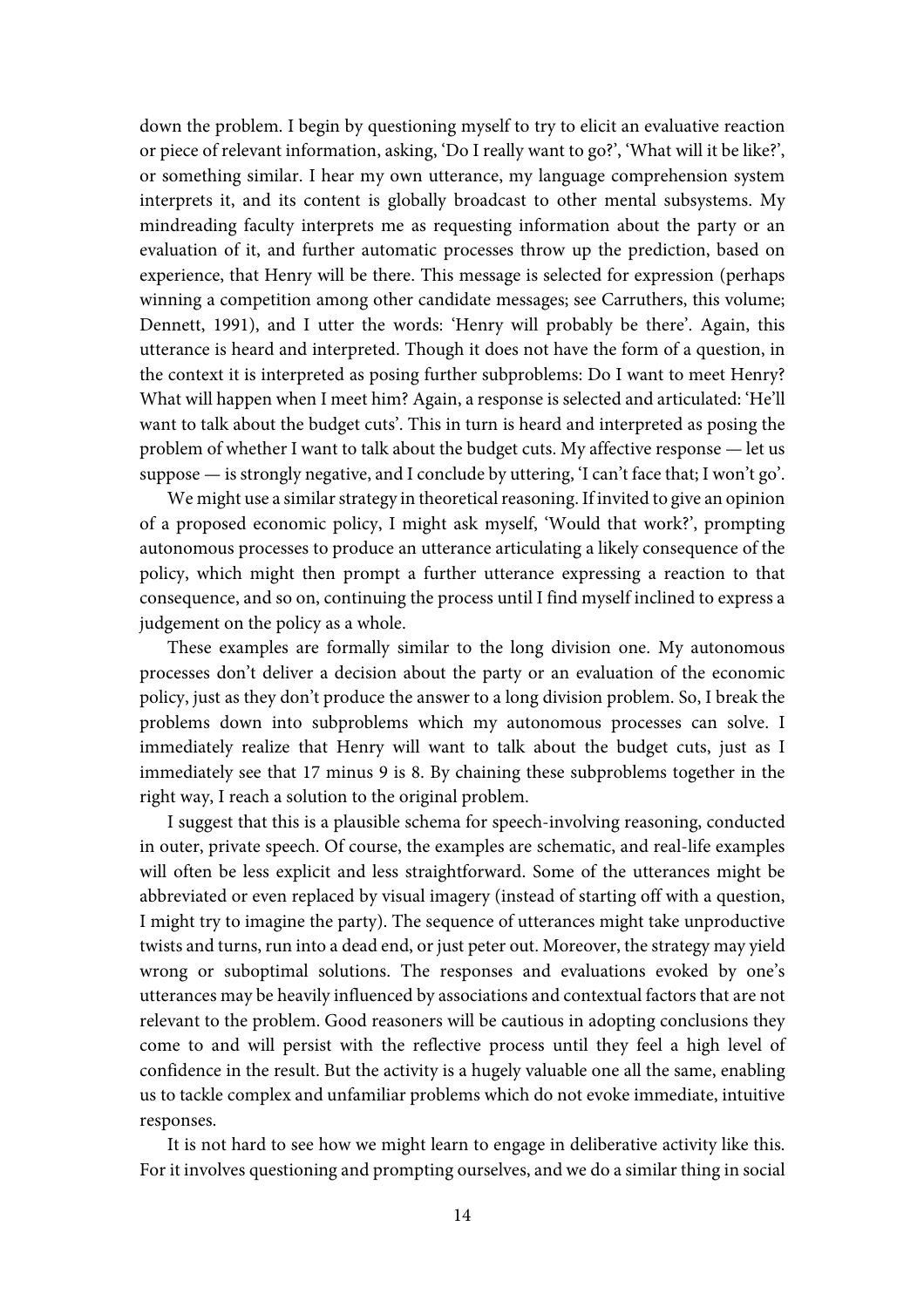speech, questioning and prompting other people — children especially — to help them arrive at a decision or to form an opinion. If my young daughter can't decide whether or not to accept an invitation to Emily's party, I will ask her, 'Do you like Emily?', 'Who else will be there?', 'Do you like playing with Emily's friends?', and so on, providing linguistic stimuli that help her to get a purchase on the problem and come to a decision. Children are routinely exposed to such strategies, and I suggest that Type 2 reasoning emerges when they begin to apply them to themselves, first in private speech and later in inner speech. (This is, in a sense, an inversion of the process envisaged by defenders of the extended mind thesis, in which external artefacts come to implement cognitive states and processes previously located within the head (e.g. Clark and Chalmers, 1998). On the view proposed here, by contrast, the opposite happens. Conscious thinking is initially externalized, dependent on outer speech, and inner speech enables us to internalize it, forming a contracted mind.)

 It may be objected here that the activities I have been describing do not deserve the title of reasoning or thinking. The utterances are not playing a direct cognitive role but merely a communicative one, passing along responses to other systems for further processing. There are several points to make in response to this. First, even if the utterances were merely passing information, they would still be essential components in a larger, temporally extended reasoning process, since there may be no internal channels to pass the information. There is a strong case for thinking that the brain has a modular architecture, with only limited internal access channels between modules (e.g., Carruthers, 2006). If that is right, then a response may need to be globally broadcast in order to reach the subsystems required for its further processing. And if it is only sensory information that is globally broadcast, as the ISA theory holds, then it will need to be represented in some sensory format in order for this to happen.

 Second, it is not the case that the utterances are simply passing on information. They are passing it on *in a certain context*  $-$  in the context of a symbolic environment recording an extended engagement with a larger problem. Each utterance is interpreted in the context of preceding utterances. Take the information that Henry will be at the party. All sorts of things follow from this — that Henry won't be at home, that there will be at least one person at the party, that the party goers will not all be female, and so on. But when heard in the context of a series of utterances about whether I want to go to the party, it takes on a special significance: How will Henry's being there affect my enjoyment of the party? What will happen when I meet Henry?

 Third, producing an utterance has a selectional effect. At each stage of the cycle there are many possible responses to the particular subproblem posed. Autonomous processes may generate a number of these and compete to get them articulated. Since only one response can win, be articulated, and go through to the next round, the process of articulation profoundly shapes the overall reasoning process. Different choices of utterance may take the process in completely different directions. By its nature as a selective, serial process, intentional reasoning carves out a specific route through the deliberative territory, which we would not otherwise have taken.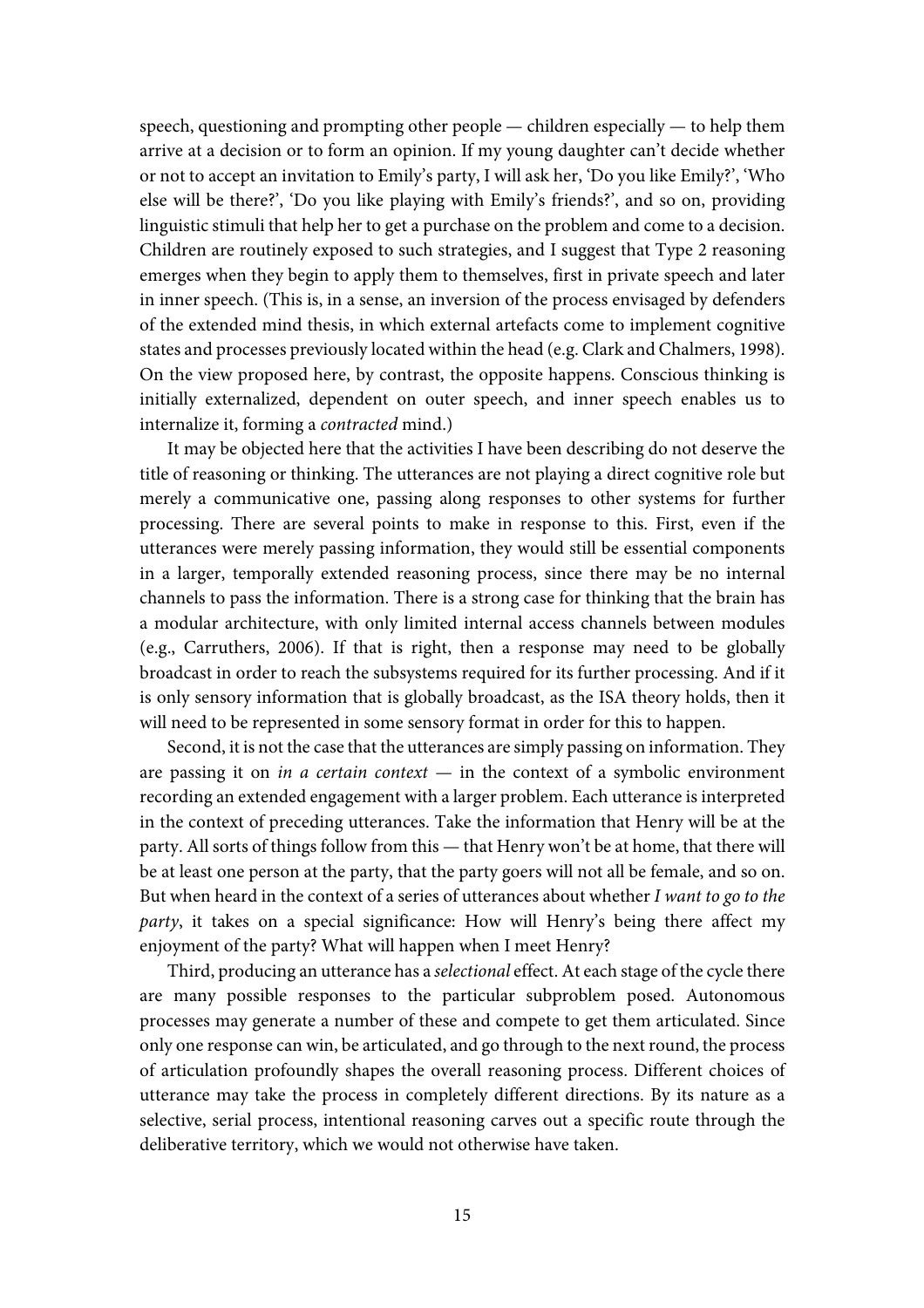#### **8. Speaking as judging and deciding**

We have seen how speech can enable us to construct conscious trains of reasoning leading to a conclusion. However, conscious thinking involves more than this: it also involves making judgements and decisions. When my train of reasoning leads me to a conclusion — that I shouldn't go to the party or that the economic policy will work — I need to form the corresponding mental attitude.<sup>15</sup> I need to decide not to go to the party or form the belief that the policy will work. But how do I do this? Just saying, 'I won't go to the party', or 'The policy will work' isn't enough.

 One possibility is that we cannot make conscious judgements and decisions. All we can do is utter a conclusion and hope that nonconscious processes form the corresponding decision or judgement — that the suggestion 'takes'. It is not implausible to think that uttered conclusions might have this effect. We often respond in this way to assertions and advice from other people. If someone tells me that something is true or advises me to do something, then, if I think they are trustworthy and well-informed, I (or, rather, my autonomous mental systems) may form the corresponding belief or decision. I am even more likely to trust assertions and advice from myself, especially if I believe they are the product of a train of reasoning aimed at finding the best conclusion. However, if this were the only way in which our conscious reasoning could influence our attitudes, then conscious thought would be rather fragile. I couldn't be confident that I would respond to my own assertions and advice, any more than I could be confident that other people would.

 In fact, I think there is another, more reliable way in which conscious reasoning can affect our attitudes. Indeed, I have argued elsewhere that in uttering conclusions we can form distinctively conscious attitudes — beliefs, desires, decisions, and intentions which may differ from our nonconscious ones (Frankish, 2004). The proposal appeals to another use of outer speech. Think about the kinds of speech act I might perform by saying 'I won't go to the party'. I might be making a prediction, or entertaining a hypothesis, or expressing a fear. But there's something else I might be doing: I might be making a promise or commitment. Suppose my partner doesn't want me to go to the party because we have to leave early the next morning on a family trip. If I tell her that I won't go, then I have committed myself to not going, and if she later discovers that I have gone, she will rightly be annoyed with me for not keeping my word. Expressions of desire or intention can also serve as public commitments. Think about asking a child what they want from an ice cream stall. We are not asking them to introspect — to examine their minds to see if they find a ready-formed preference or decision. (If the ISA theory is right, they will not be able to do that anyway.) Rather, we are asking them to make up their mind — to commit themselves to an option. And once they have done so, we shall expect them to stick to it and not capriciously reject the item for which they have plumped. (And if they do reject it, we shall blame them for their inconstancy, not

<sup>&</sup>lt;sup>15</sup> In this chapter, I use 'attitude' in the philosophical sense, to mean a *propositional* attitude  $$ believing, desiring, deciding, wondering etc. This contrasts with social psychologists' use of the term for an overall evaluation of something.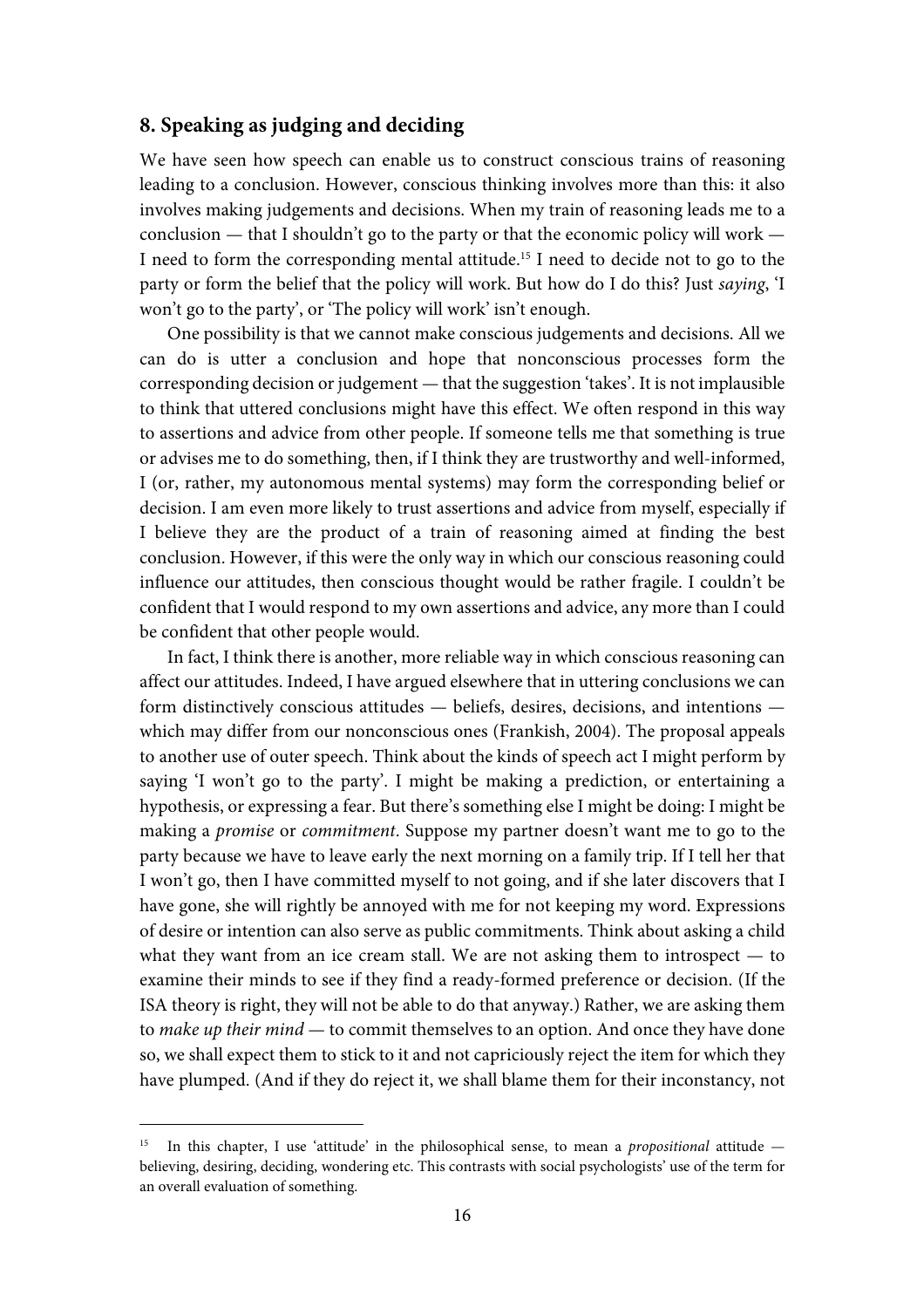excuse them as having made an error of introspection. To achieve constancy, they don't need to introspect but simply to remember their avowed choice and stick to it.) Something similar can happen when we are asked our opinion about something. Often, it is not simply a matter of reporting what we believe. We may have no settled opinion on the matter. But under pressure to state an opinion we may opt for a view and commit to it. And once we have done this, we shall be expected to stick to the opinion — at least for a while.

 Some social utterances, then, express a commitment to an action, opinion, or preference. And I suggest that some private utterances have a similar function. Having been schooled in making commitments of this kind to others, we start to make them to ourselves — committing ourselves to regulating our future activities, including our intentional reasoning, in line with the choice or view expressed. Thus, in saying that I won't go to the party I commit myself to not going to the party and to taking my not going as a fixed point in my future conscious reasoning — making further commitments required by my not going and refraining from making commitments incompatible with my not going. Similarly, in telling myself that the economic policy will work, I commit myself to regulating my behaviour in line with that view — asserting it (when appropriate), defending it, and treating it as true in my intentional reasoning (taking it as a premise, rejecting conclusions incompatible with it, and so on). And such commitments, I suggest, constitute a distinct kind of mental attitude — conscious decisions, conscious beliefs, conscious desires — which may differ from the nonconscious ones formed by autonomous processes. I may have consciously decided not to go to the party (committed myself to that course) or formed the conscious belief that the economic policy will work (committed myself to treating the claim as true) even though my nonconscious, autonomous processes have not formed that decision or that belief.

 It may be objected that on this view conscious thought is still dependent on nonconscious processes for its efficacy. In general, an utterance constitutes a commitment only if the participants understand it as one. Similarly, a self-directed utterance will constitute a commitment only if it is heard and interpreted as one by nonconscious, autonomous processes. (Thus, even if I can form a conscious attitude without forming the corresponding nonconscious attitude, I cannot form it without forming any nonconscious attitude; I must form the nonconscious belief that I have made an appropriate commitment.) Moreover, if the commitment is to be effective in guiding my behaviour, I must have a general desire to act on my commitments. So, as in the previous scenario we considered, in which conscious thoughts served only as selfassertions and self-advice, I cannot be sure that my conscious thoughts will have the appropriate effects.

 This is true, but there are reasons for thinking that psychological commitments of the kind described will typically be interpreted correctly and acted upon. First, there will be strong contextual cues for the interpretation. A commitment-expressing utterance comes at the conclusion of an episode of intentional reasoning and expresses a solution to the problem one has been considering, and it may be expressed in a tone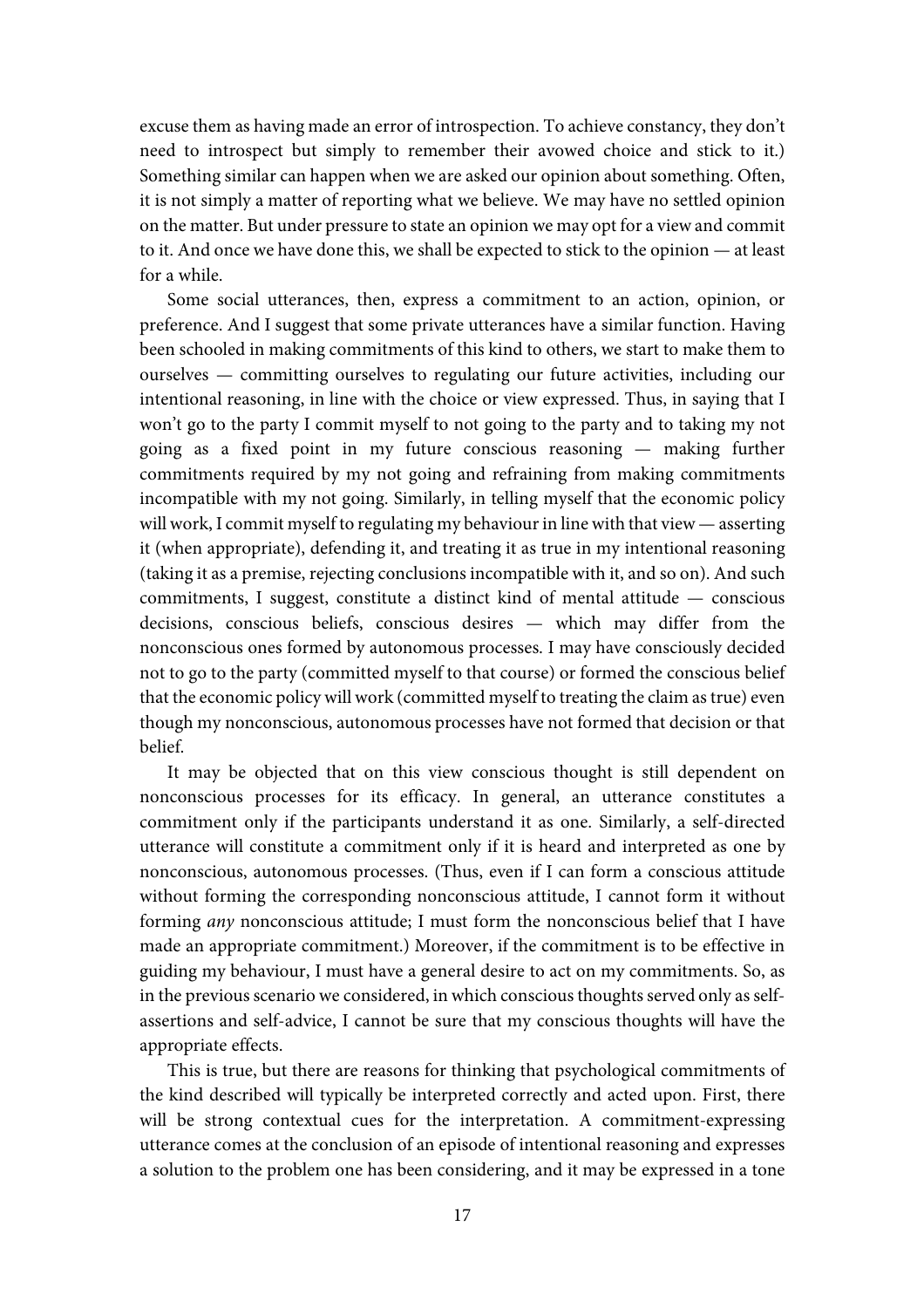of resolution and accompanied by a feeling of satisfaction. Second, it is likely that we have a general desire to honour our self-directed commitments. Social commitments enable us to coordinate our activities with those of others. There are huge advantages to this, and consequently strong social pressure on us to honour our commitments (through fear of censure, ostracization, and so on). And this pressure is likely to transfer to our self-directed comments. For such commitments often acquire a social dimension. Committing oneself to a view, preference, or plan involves being prepared to declare it, defend it, and act upon it, and hence to incur a social commitment to it too. People expect us to stick to our avowed attitudes and plans, especially if they have modified their own behaviour to take account of them. Moreover, there are psychological advantages to honouring our private, self-directed commitments. Such commitments serve a similar function to social ones — they help us to coordinate our own activities over time. Having made a conscious commitment to an opinion, preference, or course of action, I shall expect myself to stick to it — to constrain myself to reasoning and acting accordingly, even if my corresponding first-order beliefs and desires fluctuate in strength. (If I have committed myself to not going to the party, then I shall expect myself not to go, even if I am subsequently tempted to do so.) Commitments thus play an important stabilizing role our lives, giving us a new level of self-awareness and self-control, and enabling us to resist whims and passing temptations. We have, then, strong reason to honour our self-directed commitments to be strong-willed. (For more on strength of will and self-directed commitment, see Frankish, 2016.)

 Moreover, there is an important difference between the self-assertion/advice view and the self-commitment view. On the former, autonomous processes need to do two things: (a) correctly interpret the utterance (as assertion or advice), and (b) form the appropriate belief or decision. But on the commitment view, only one step is needed. If I interpret myself as having made a certain commitment, then, effectively, I have made it. Believing yourself to be committed to a certain course of action is sufficient for being committed to it. Commitment-beliefs are self-fulfilling.

 There are two more objections to consider, parallel to the ones I raised against the self-communication view of conscious thinking discussed in section 4. The first objection is that commitment-expressing utterances cannot count as conscious thoughts, since we do not have direct, non-inferential knowledge of them. Like selfcommunicative utterances, they have to be interpreted in order for us to recover their meaning. I respond by appealing to the point just made, that beliefs about our commitments are self-fulfilling. In the case of self-communications, there can be a gap between the attitudes I interpret myself as expressing and the ones I really have. I can misinterpret myself as expressing a belief that I do not in fact have. But in the case of self-commitment, there can be no such mismatch. If I interpret myself as expressing a commitment to a certain action, then I thereby become committed to the action. The belief constitutes the commitment. Thus, even if an utterance wasn't originally intended to express a commitment, it may retrospectively acquire that status in virtue of its subsequent interpretation. The moral of this is that we have a direct, constitutive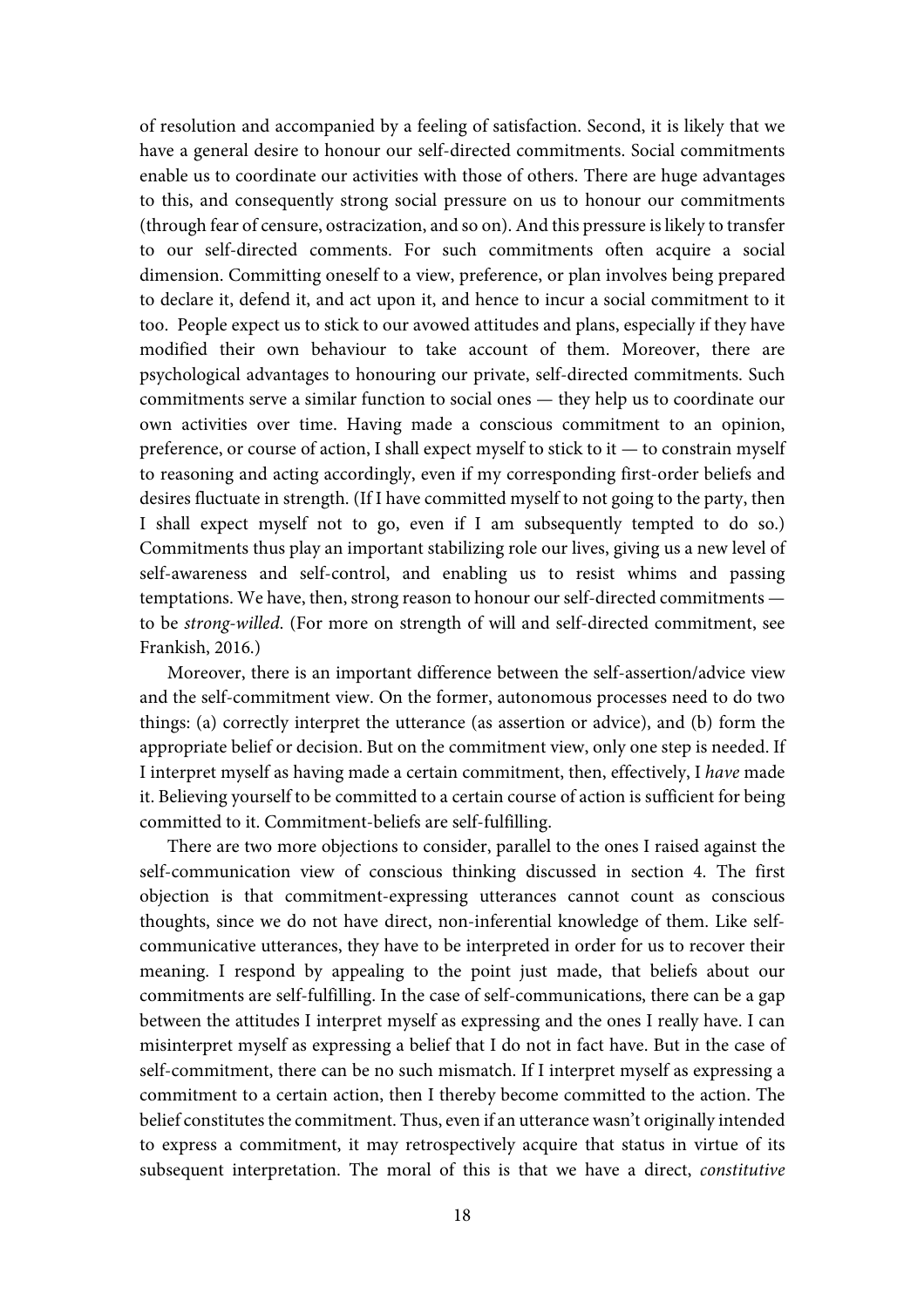authority about our commitment-expressing utterances, which justifies the identification of conscious decisions and judgements with such utterances (Frankish, 2004, ch. 8).

 The second objection, which has been forcefully pressed by Carruthers, concerns the cognitive role of self-commitments (see Carruthers, 2011, ch. 4, 2013, 2015, ch. 7). In essence, the objection is this. A decision to do something settles the matter. If I decide to buy a new car, then I may subsequently reason about how to implement this decision (which kind of car to buy, where to buy from and so on), but (unless I change my mind) I shall not engage in further reasoning about whether or not to buy a new car. However, a commitment to doing something does not terminate reasoning in this way. The belief that I am committed to buying a new car does not settle that I shall buy a new car. Further reasoning is required, in which the belief interacts with the desire to honour my commitments to produce a decision to buy a new car. (If that desire is chronically weak, I may never get to the car showroom.) Similarly, a judgement settles how I treat the judgement's content. If I judge that inflation will rise soon, then I become immediately disposed to assert that inflation will rise soon, defend the view that inflation will rise soon, take it as a premise that inflation will rise soon, and so on. But a commitment to treating it as true that inflation will rise soon does not immediately dispose me to do those things. Again, mediating reasoning is needed, involving a desire to honour my commitments.

 This argument deserves far more discussion than I can give it here, but I shall indicate the line of reply I favour (for a more detailed reply, see Frankish, 2012). It involves taking seriously the idea mentioned earlier, that conscious, intentional reasoning and its associated attitudes form a distinct level of mentality, which is realized in lower-level nonconscious processes and attitudes (in cycles of autonomous reasoning and nonconscious beliefs about commitments). From this perspective, claims about an attitude's functional role should, plausibly, be relativized to a level. A conscious decision should terminate reasoning at the conscious level, and a conscious judgement should fix how we treat its content in conscious reasoning. And on the view proposed, this will be so. Having formed the conscious decision to buy a new car (that is, committed myself to that course), I shall cease to engage in conscious, intentional reasoning about whether to buy a car, and may head off to the showroom without further conscious thought. Similarly, having judged that inflation will rise soon, I shall treat that proposition as true in subsequent conscious reasoning, and assert it and defend it without further conscious reasoning about its truth. Of course, my disposition to do these things depends on further reasoning occurring at the nonconscious level — reasoning about my commitments and my desire to honour them — but these lower-level processes do not form part of the functional role of the conscious attitudes they realize.

 It may be asked why we should adopt this perspective. Why not take a single-level view, on which all our attitudes are nonconscious but we have higher-order beliefs about our commitments to opinions, preferences, and actions, as well first-order beliefs, desires, and decisions. Perhaps there is a theoretical case for taking such a view (see the previously cited works by Carruthers). But in practice at least, it is natural to think of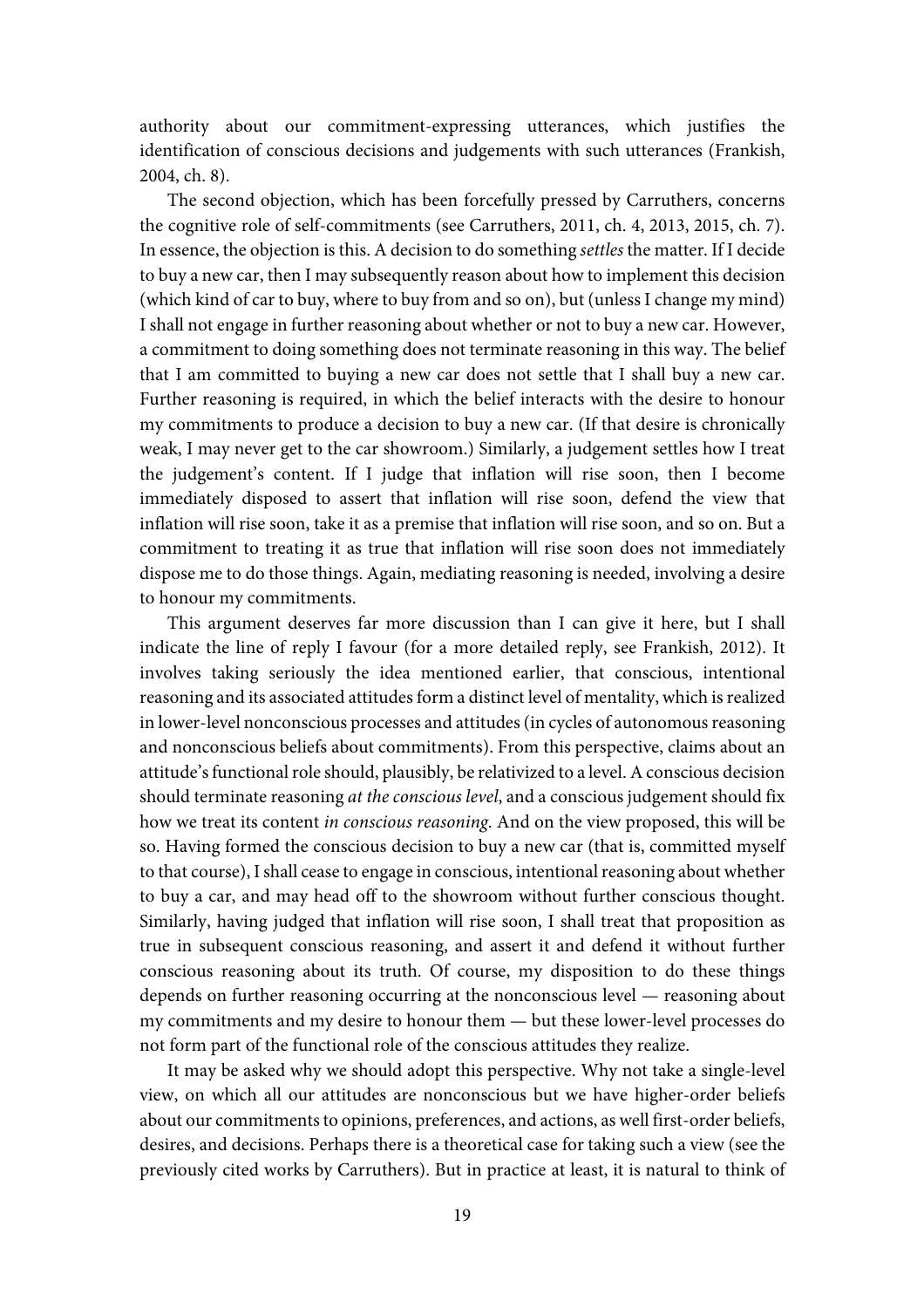the commitments as constituting first-order attitudes of a distinct kind. (We might call them virtual attitudes.) For, being conscious, these attitudes are specially salient to us, and by treating them as first-order ones we can easily predict our own behaviour and coordinate it over time. Compare the social commitments on which self-directed commitments of this kind are modelled. When I urge my daughter to make up her mind, I am urging her to commit to a view, a preference, or a course of action, but I shall think of her response simply as expressing a belief, desire, or decision, on which I shall expect her to act directly. If she regulates her behaviour in line with her commitments, she will behave in much the same way as if she were acting directly on corresponding first-order attitudes, and it will be far simpler to think of her as doing that. Forming conscious attitudes, I suggest, involves adopting a similar attitude towards oneself, prompting oneself to express a commitment and then assuming that one will behave as if one had the corresponding first-order attitude.

## **Conclusion**

There are good reasons for thinking of inner speech both as a medium for conscious thought and as an activity whose functions are continuous with those of outer speech. These apparently conflicting views can be reconciled by adopting a version of dualprocess theory on which conscious thinking is an intentional activity, rooted in certain social uses of language. Conscious thinking involves the self-application of interpersonal practices of questioning and prompting, and conscious attitudes are a self-directed version of social commitments. The activities involved are initially conducted in outer speech, but inner speech allows us to perform them covertly, internalizing outer thought.<sup>16</sup>

## **References**

 $\overline{a}$ 

Alderson-Day, B. & Fernyhough, C. (2015). Inner speech: Development, cognitive functions, phenomenology, and neurobiology. Psychological Bulletin 141(5), 931– 65.

Baars, B. (1988). A cognitive theory of consciousness. Cambridge: Cambridge University Press.

Baddeley, A. D. (2007). Working memory, thought and action. Oxford: Oxford University Press.

Bentall, R. P. (1990). The illusion of reality: A review and integration of psychological research on hallucinations. Psychological Bulletin, 107(1), 82–95.

<sup>&</sup>lt;sup>16</sup> An earlier version of this paper was presented at a workshop, Inner Speech: Theories and Models, organized by the Universities of Granada and the Basque Country, and held in Granada, Spain, in July 2015. I am grateful to all the participants in the workshop for their questions, comments, and suggestions. Thanks are also due to Peter Carruthers, Eileen Frankish, Maria Kasmirli, and the editors of this volume for comments, advice, and assistance.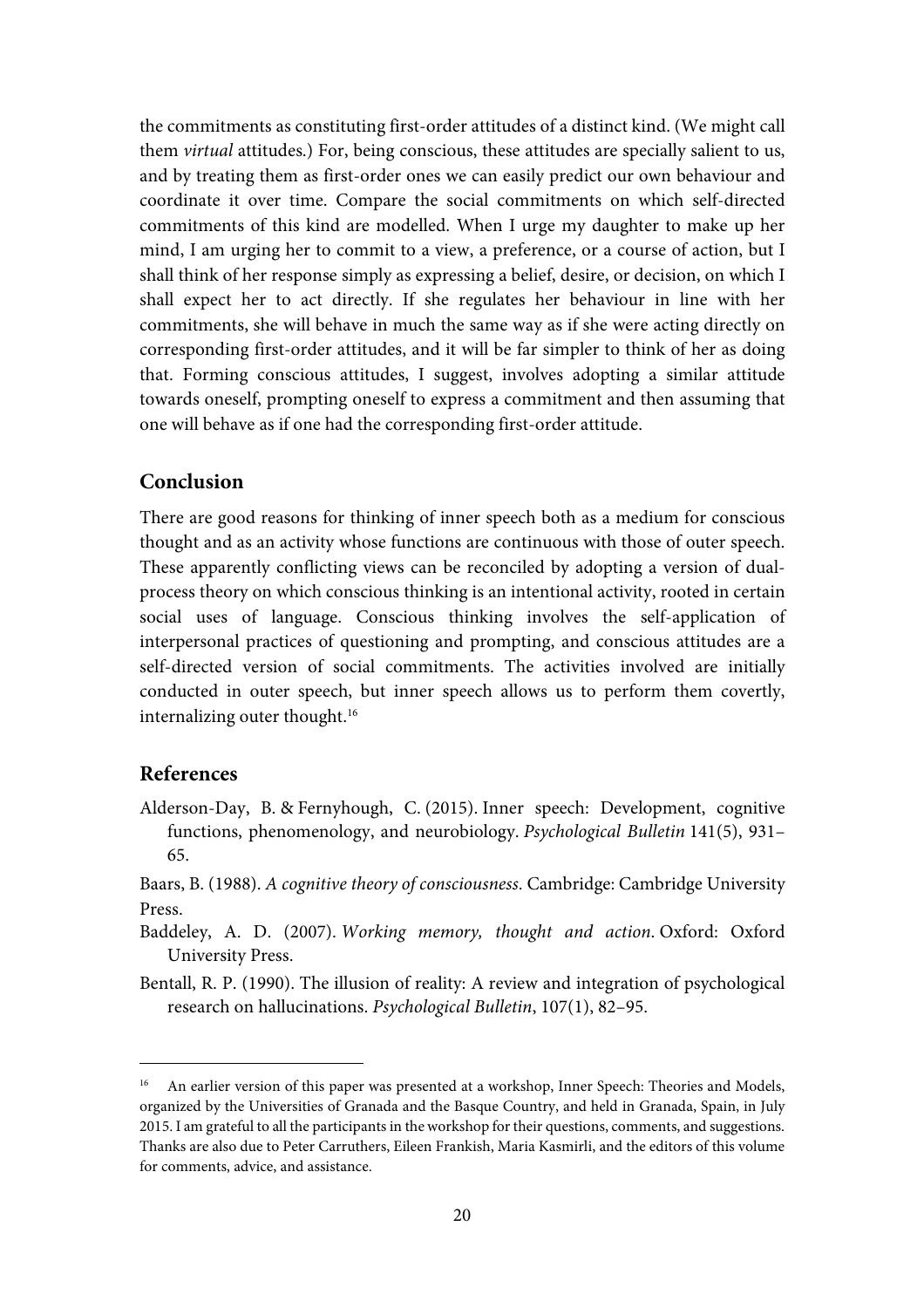- Carruthers, P. (2006). The architecture of the mind: Massive modularity and the flexibility of thought. Oxford: Oxford University Press.
- Carruthers, P. (2009). An architecture for dual reasoning. In J. St. B. T. Evans & K. Frankish (Eds.), In two minds: Dual processes and beyond (pp. 109–27). Oxford: Oxford University Press.
- Carruthers, P. (2011). The opacity of mind: An integrative theory of self-knowledge. Oxford: Oxford University Press.
- Carruthers, P. (2013). On knowing your own beliefs: A representationalist account. In N. Nottelmann (Ed.), New essays on belief (pp. 145–65). Basingstoke: Palgrave Macmillan.
- Carruthers, P. (2015). The centred mind: What the science of working memory shows us about the nature of human thought. Oxford: Oxford University Press.
- Clark, A. & Chalmers, D. (1998). The extended mind. Analysis, 58(1), 7–19.
- Colom, R., Rebollo, I., Palacios, A., Juan-Espinosa, M., & Kyllonen, P. (2004). Working memory is (almost) perfectly predicted by g. Intelligence, 32, 277–96.
- Dennett, D. C. (1991). Consciousness explained. London: Allen Lane.
- Driskell, J. E., Copper, C., & Moran, A. (1994). Does mental practice enhance performance? Journal of Applied Psychology, 79(4): 481–92.
- Evans, J. St. B. T. (2006). The heuristic-analytic theory of reasoning: Extension and evaluation. Psychonomic Bulletin & Review, 13(3), 378-95.
- Evans, J. St. B. T. (2011). Thinking Twice: Two minds in one brain. Oxford: Oxford University Press.
- Evans, J. St. B. T. (2012). Dual-process theories of deductive reasoning: Facts and fallacies. In K. J. Holyoak & R. G. Morrison (Eds.), The Oxford handbook of thinking and reasoning (pp. 115–33). Oxford: Oxford University Press.
- Evans, J. St. B. T & Curtis-Holmes, J. (2005). Rapid responding increases belief bias: Evidence for the dual-process theory of reasoning. Thinking  $\&$  Reasoning, 11(4), 382–9.
- Evans, J. St. B. T., Newstead, S. E., Allen, J. L., & Pollard, P. (1994). Debiasing by
- instruction: The case of belief bias. European Journal of Cognitive Psychology, 6(3), 263– 85.
- Evans, J. St. B. T. & Over, D. E. (1996). Rationality and reasoning. Hove: Psychology Press.
- Evans, J. St. B. T. & Stanovich, K. E. (2013). Dual-process theories of higher cognition: Advancing the debate. Perspectives on Psychological Science, 8(3), 223–41.
- Frankish, K. (1998). Natural language and virtual belief. In P. Carruthers & J. Boucher (Eds.), Language and thought: interdisciplinary themes (pp. 248–69). Cambridge: Cambridge University Press.
- Frankish, K. (2004). Mind and supermind. Cambridge: Cambridge University Press.
- Frankish, K. (2009). Systems and levels: Dual-system theories and the personal– subpersonal distinction. In J. St. B. T. Evans & K. Frankish (Eds.), In two minds: Dual processes and beyond (pp. 89–107). Oxford: Oxford University Press.